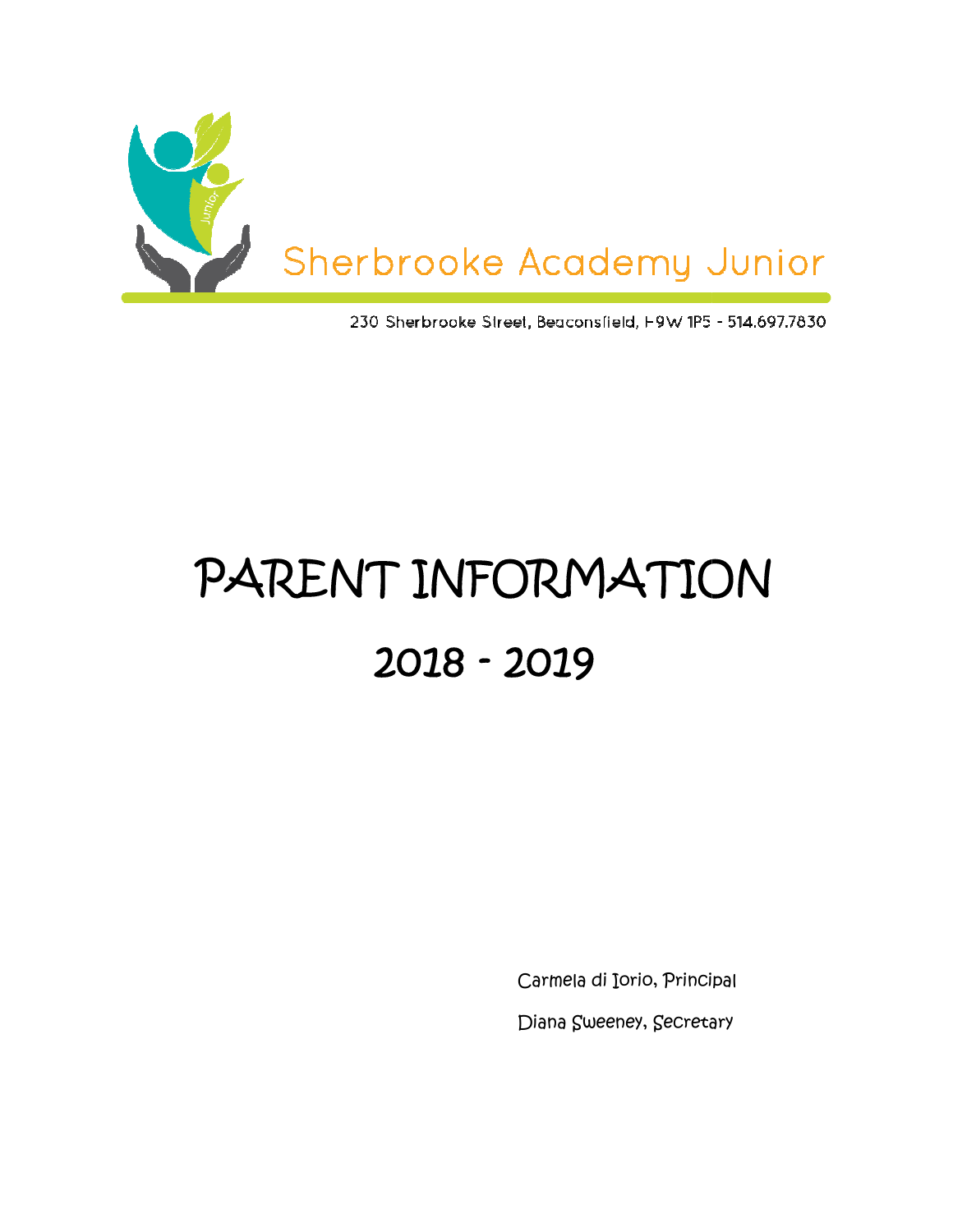# **Table of Contents**

| Anti-bullying and Anti-violence Plan and Code of Conduct (PAWS Program)  6 |  |
|----------------------------------------------------------------------------|--|
|                                                                            |  |
|                                                                            |  |
|                                                                            |  |
|                                                                            |  |
|                                                                            |  |
|                                                                            |  |
|                                                                            |  |
|                                                                            |  |
|                                                                            |  |
|                                                                            |  |
|                                                                            |  |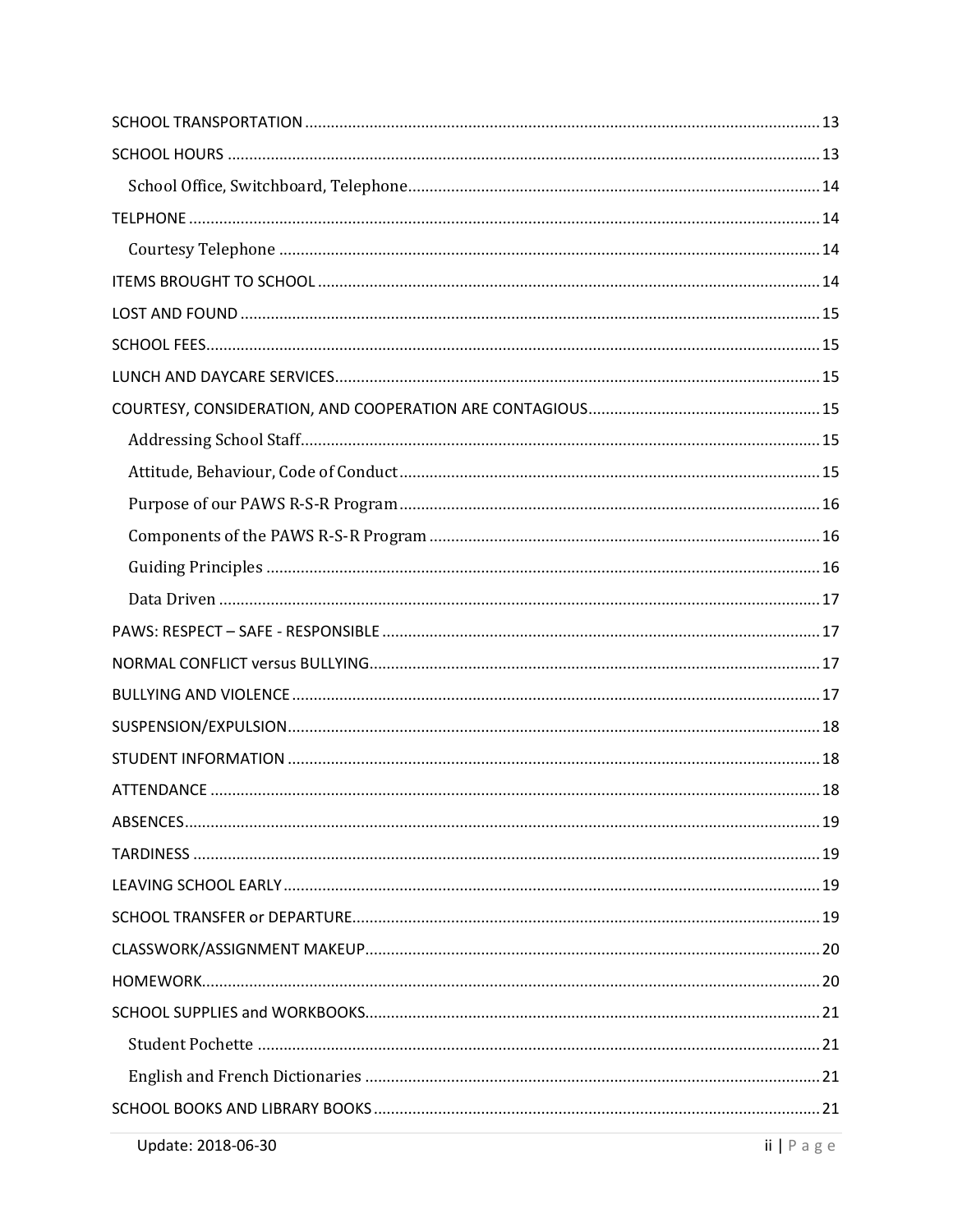| Update: 2018-06-30 | $iii \mid P \land g \in$ |
|--------------------|--------------------------|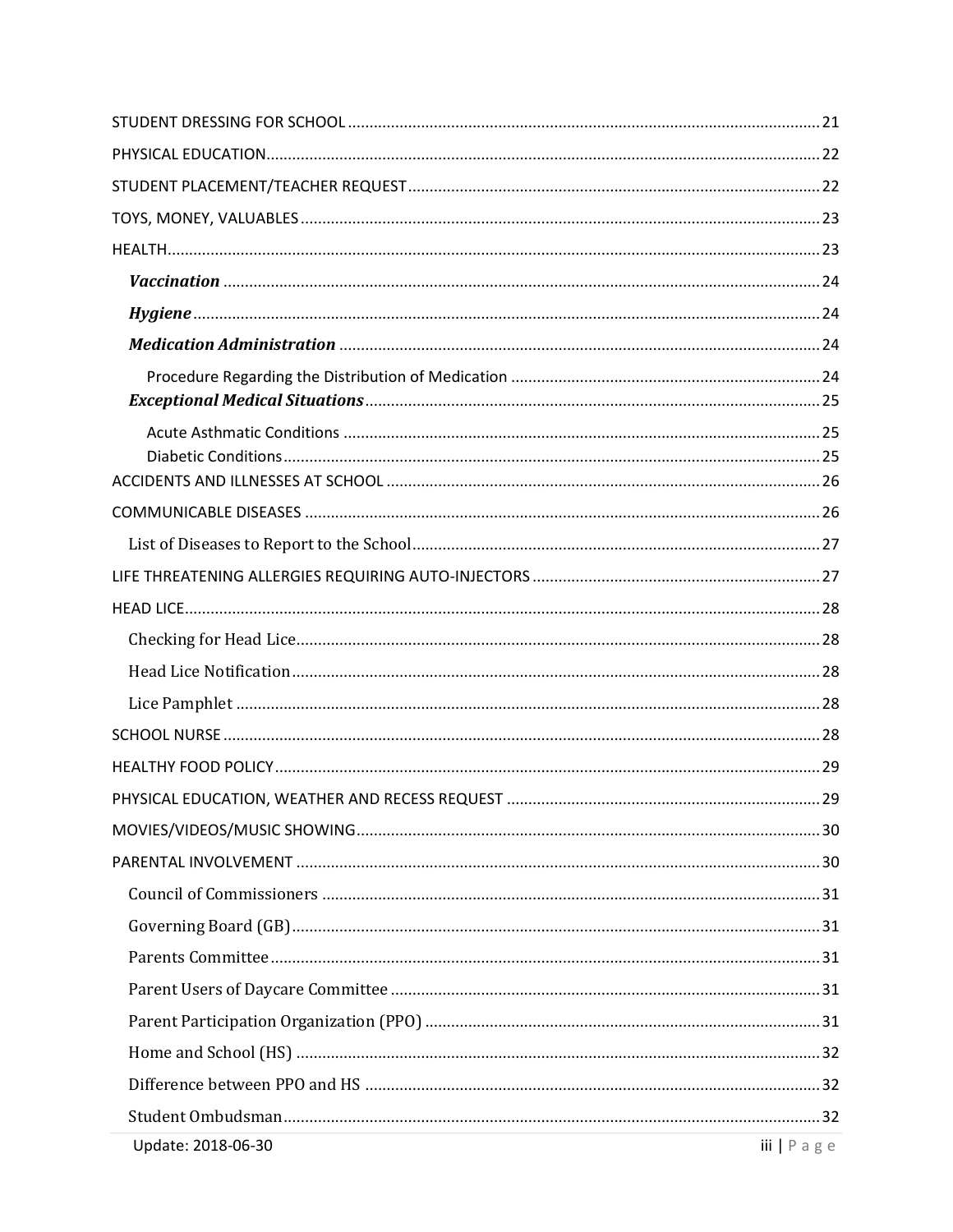## COMMUNICATION

Sherbrooke Academy Junior and the Lester B. School Board communicate in various ways, to students, parents and community. It is the responsibility of parents to check the school website, e-mails and Fusion Parental Portal on a daily basis.

#### *Fusion Parental Portal*

Fusion is a web based portal developed in-house by the LBPSB to provide a secure online environment for parents, students, and staff of the school board. It is designed to meet the needs of the entire system and each component is developed to address specific needs of the LBPSB, rather than adapting to external software that does not.

**Security:** Fusion is a highly secure environment using up-to-date methods of encryption/security. Not only does *Fusion* use security standards, such as online banking does, *Fusion* goes further by creating a dynamic interface that is created only upon login, and then is wiped clean when you logout. This ensures that no private data related to your account remains accessible to anyone after log out.

*Example*: When you login to *Fusion* as a parent, you are shown pictures of your child(ren), and when you select a child you can then view their results such as report cards, bus passes, schedules, etc.

Each picture shown is given a unique file name the moment you login, names are not used. If you were to logout and then log back in, the picture would be deleted and re-created again with a new file name. This level of security is throughout *Fusion*. Information is only created when you login and then destroyed when you log out.

**Online Report Cards:** Fusion publishes digital versions of your child(ren)'s report card. The portal provides access to two years of report cards for both elementary and secondary grades, term by term. You can view report cards in the following manner.

*Official Report Card* - The same report card you have received as a printed version

*Simplified Version* - Provides a quick overview of the results

*Graphic Version* - A visual representation of results plotted out on a graph, course by course

The report card viewer provides the ability to move back and forth from the current year, previous year, and interim. The initial view is the last published term. Your school publishes each term in *Fusion* by designating a date and time as to when the online report cards will be available to ensure the information conforms to all procedures and regulations.

The *Ministry of Education* allows for the distribution of online reports cards as a recognized method to provide this most important information to parents. As *Fusion* has moved forward substantially the past year, LBPSB schools are publishing report cards online and no longer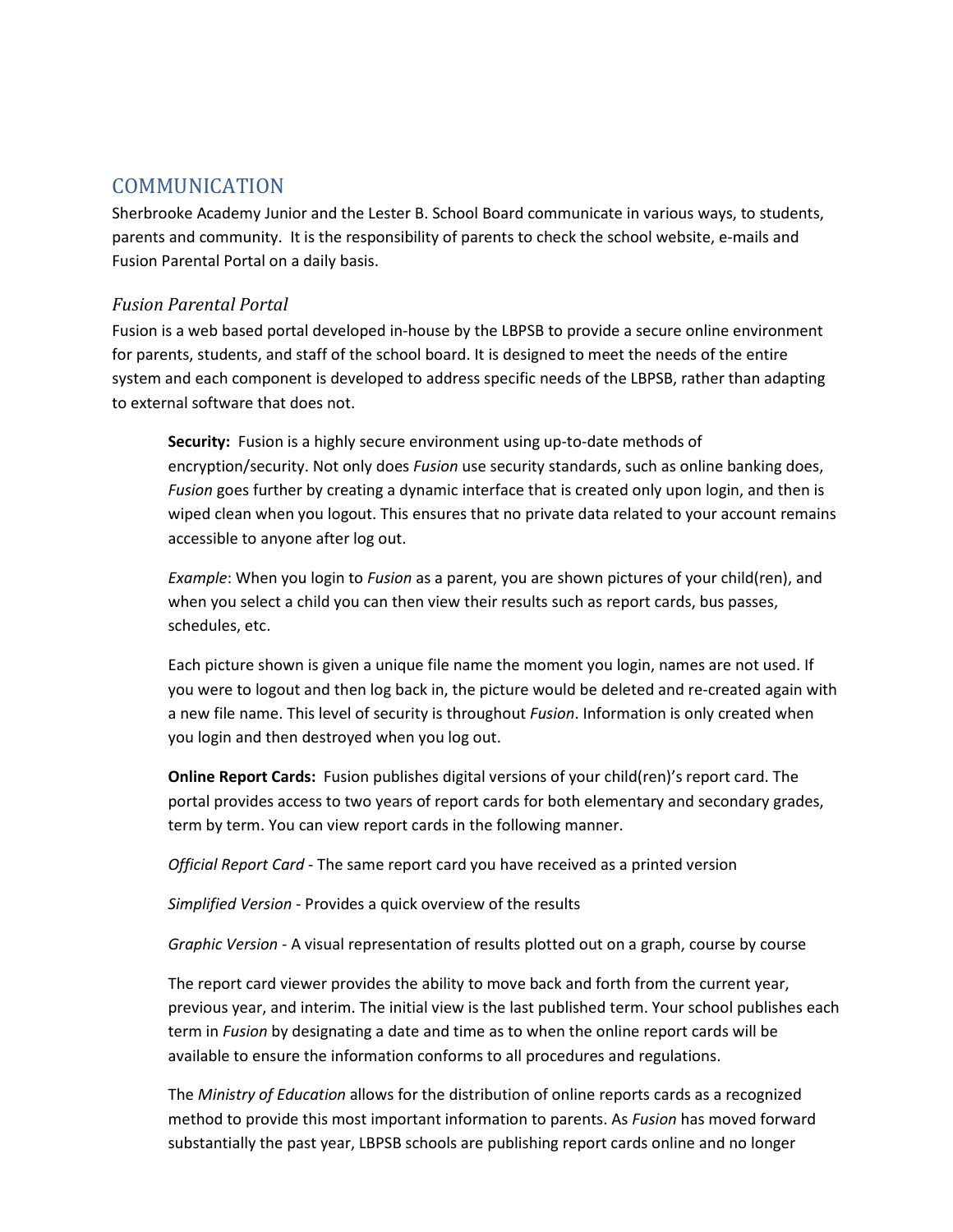printing a paper version. This in no way removes a parent's ability to request a printed version of their child(ren)'s report card from the school.

**Transportation:** Information and access to your child's current/revised Bus Pass is available to view and print, in case of loss.

**Re-registration:** Re-registration is a yearly process required by the *Ministry of Education* to register your child(ren) for the next school year. In past years, this meant sending home documents with, and returned by, your child(ren). Over the years parents and schools have gone through the process of dealing with missing or lost forms, reprints, and missed deadlines and from an environmental point of view, lots of paper...

**Parent/Teacher Interview Scheduler:** This application allows parents to schedule their interview dates and times through *Fusion*.

**Student Passwords:** *Fusion* provides parents the ability to help ensure their child(ren)'s security of their *Google* password by giving them the ability to change it.

**Online Payments:** *Fusion* has started to build a secure online payment function in partnership with *Moneris Solutions*. For Accommodation/Courtesy Bussing", payment can be made on-line. Using *Moneris'* secure payment method, parents will be able to issue payments to the School Board to reserve a seat (when eligible) on a school bus. No credit card or banking information will be saved in *Fusion*, as a direct secure conduit through *Moneris* will only be made at the time a payment is issued. *Fusion* will only retain copies of your receipts for future reference. Daycare fees can also be paid on-line through the same way.

Future development of *Fusion* is expected to move forward to incorporate online payments for other items, such as field trips, etc.

*Fusion* **also provides an online Help section and a Feedback application so we can get feedback from parents as to future directions and needs.** 

#### **How to create your account on the** *Fusion Parental Portal***:**

Creating an account is a **two-step** process for security purposes.

- 1. You will use the link below to go to our *Fusion website* and create your account.
- 2. Following the successful creation of your account, you will receive an email with a validation link, and by clicking on that link, you will be returned to the *Fusion* site to login. Your account is now active.

#### **The information required to create your account:**

1. The email address that you received notification to. Which is the **email address** you provided to the school to contact you at, and is currently in our systems (Note: The same email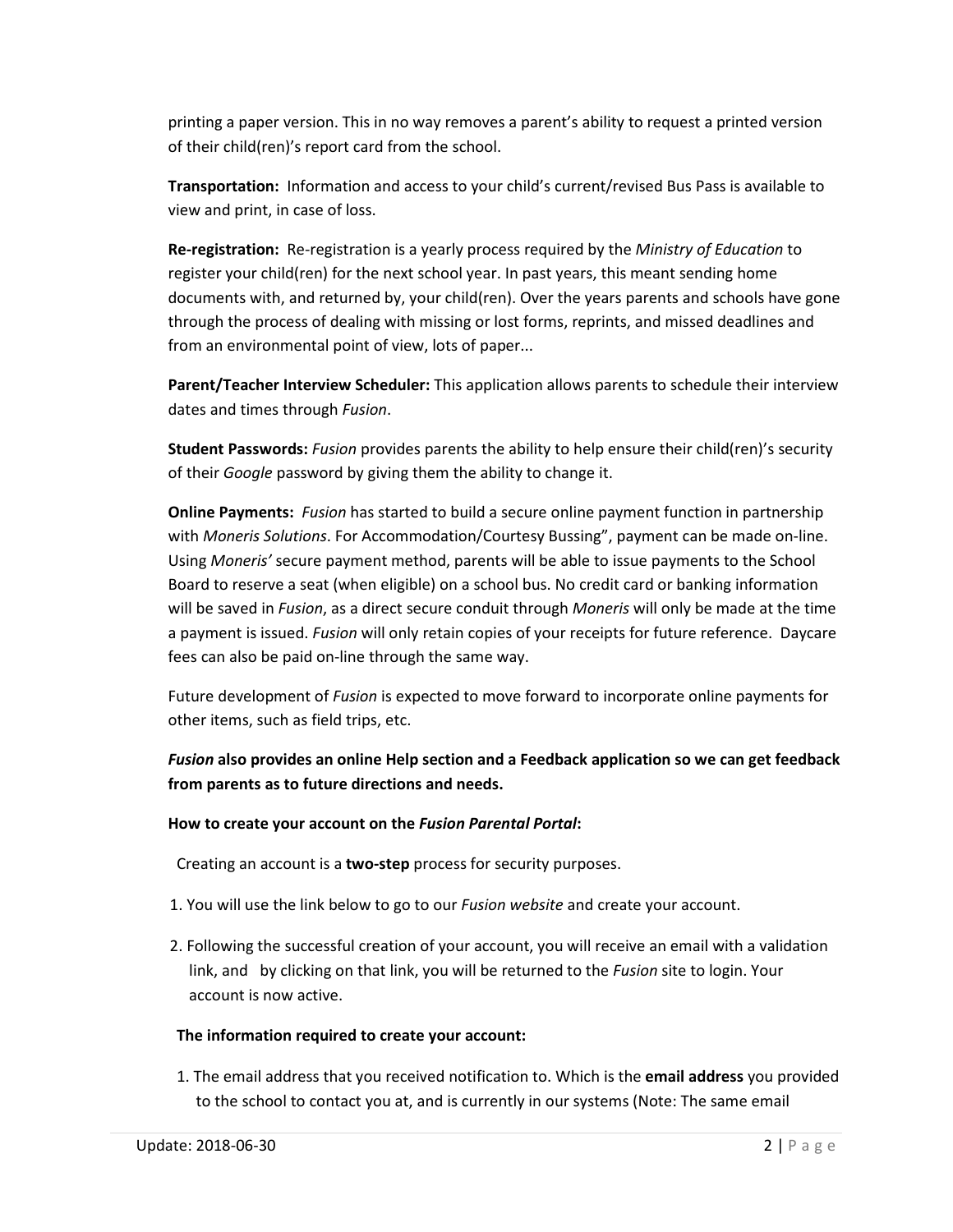address that you are receiving email notifications from the school)

- 2. The **"Permanent Code"** (often called the **"QPC"**) of your child (Example: AAAJ01010101). If you have more than one child in our system, you can use any of their codes to create your account (all of your children will be added to your *Fusion* account). The Permanent Code is only used once for the creation of the account, after that, it is no longer required (Permanent Codes can be found on previous report cards or other official documents).
- 3. Select Sherbrooke Academy Junior, the school your child attends, based on which Permanent Code (QPC) you use.
- 4. Create a secure password (It is suggested you use a combination of letters, numbers and characters to ensure that your password is as secure as possible).

Please prepare all of the information noted above in advance of using the link to create your account. The *LBPSB Fusion Parental Portal* is also **optimized for smartphones and tablets,** so you can access it whenever, wherever and on whatever you wish.

When you are ready, click on the following link:

https://fusion.lbpsb.qc.ca/parent/register/

Should you require further information, please contact *the Communications & Innovations Services, Lester B. Pearson School Board*: fusion@lbpsb.qc.ca

#### *Electronic Messaging System*

Most communications are distributed electronically and require a current e-mail and telephone numbers. It is the responsibility of the parents to ensure that the school has up-to-date contact information. This is done by the parent updating information on the *Fusion Portal*.

#### *Web Postings*

Calendars, Policies and Procedures, Reports, General Information, Events, are posted on both Sherbrooke Academy Junior and the School Board websites.

#### *Facebook and Twitter*

Please "like" our Facebook page and follow us on Twitter to keep up to date on school happenings.

Sherbrooke's website is: http://sherbrooke.lbpsb.gc.ca/

Lester B. Pearson School Board's website is: www.lbpsb.qc.ca

#### *School Policies and Procedures*

Sherbrooke Academy Junior policies and procedures are found on our website under *Parent Information*.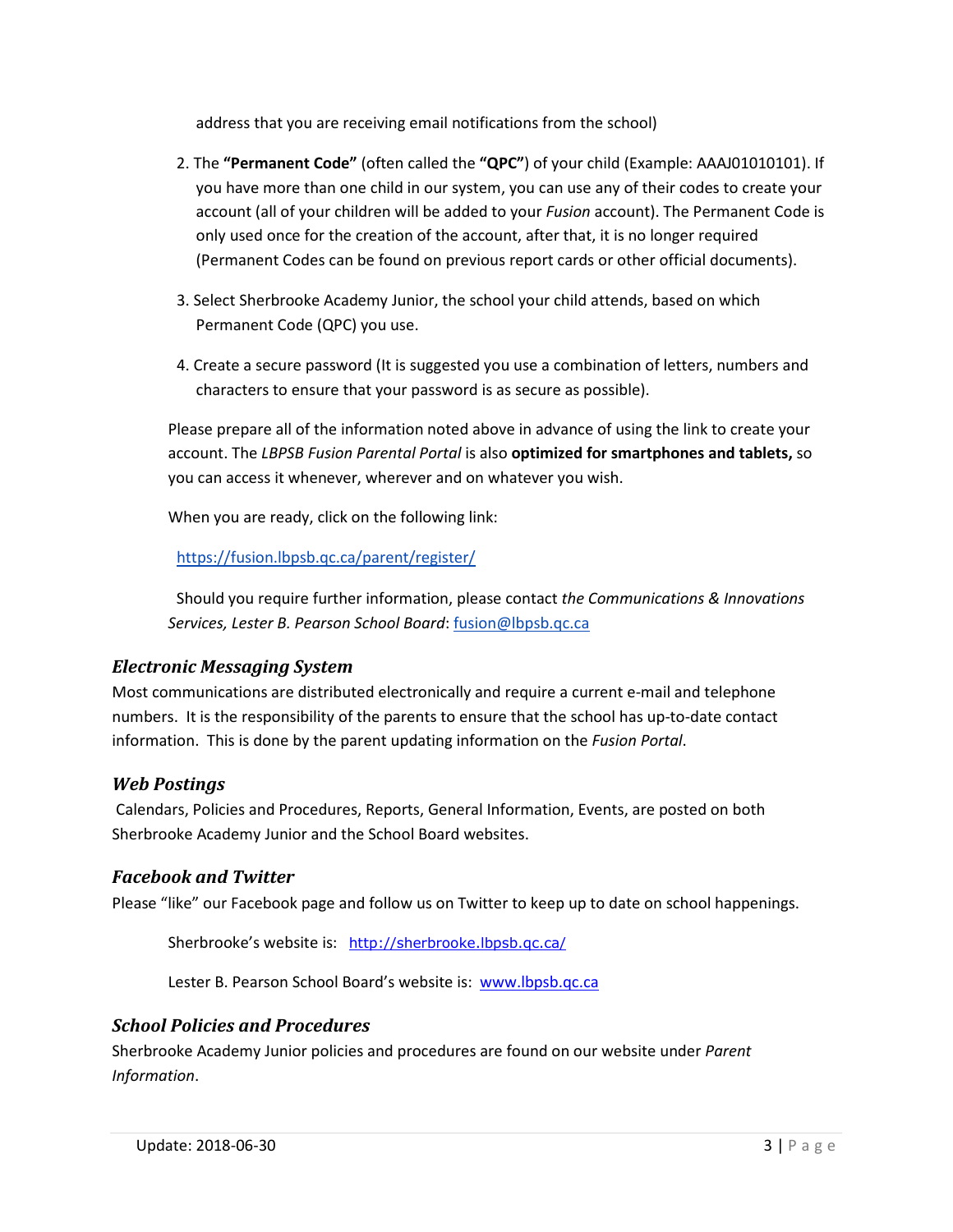#### *Weather Emergencies*

In the case of an emergency (i.e.: winter storms), parents will be notified by the LBPSB Electronic Messaging System and through local Radio stations. **DO NOT CALL THE SCHOOL**.

Should the school need to close during the day, you or the person you have designated on your Emergency Closing Form will be notified before your child is dismissed. **It is for this reason that it is important to ensure that the school has the most up-to-date contact information**. The system works effectively only if we have the correct telephone and e-mail address. This information can also be updated directly by using the *Parent Fusion Portal*.

If the school is closed, any special event (parent interviews, extra-curricular activities, etc.) planned for that day will be postponed to a later date.

#### *Communication between Home and School*

Communication between parents and school is most important. The school communicates with parents through *Fusion Parental Portal*, electronic messaging, notes in the child's *pochette*, telephone calls, interviews, and most important through the report card. Other information about events taking place at the school can be found on our school website, Facebook and Twitter. Teachers are using **Seesaw** to communicate with parents.

#### Channels of Communication

Any difficulty or concern involving your child, the curriculum, or other school-related matters should first be discussed with the teacher or teachers concerned. In most cases, problems can be solved at this level. Teachers know your children best and will be in a position to help resolve difficulties. If the issue is not resolved, then it may require the input of the school administrator.

#### Teacher – Parent Communication

For quick, short messages, teachers and parents can use the student p*ochettes*.

For conversation, teachers and parents may communicate through the telephone. Teachers may be contacted through the school office by leaving a message for the teacher to return the call. Parents are to call 514 697-7830, leave a message for the teacher, with a brief reason for the call. Under normal circumstances, the teacher will usually respond within 48 hours. Teachers cannot leave their class to respond to telephone calls.

Meetings can also be scheduled between parents and teachers. Parents are to call the school and request a meeting with the teacher. Teachers cannot leave their classroom or supervision duties to meet with parents impromptu. To avoid disappointment, it is important to set meetings ahead of time.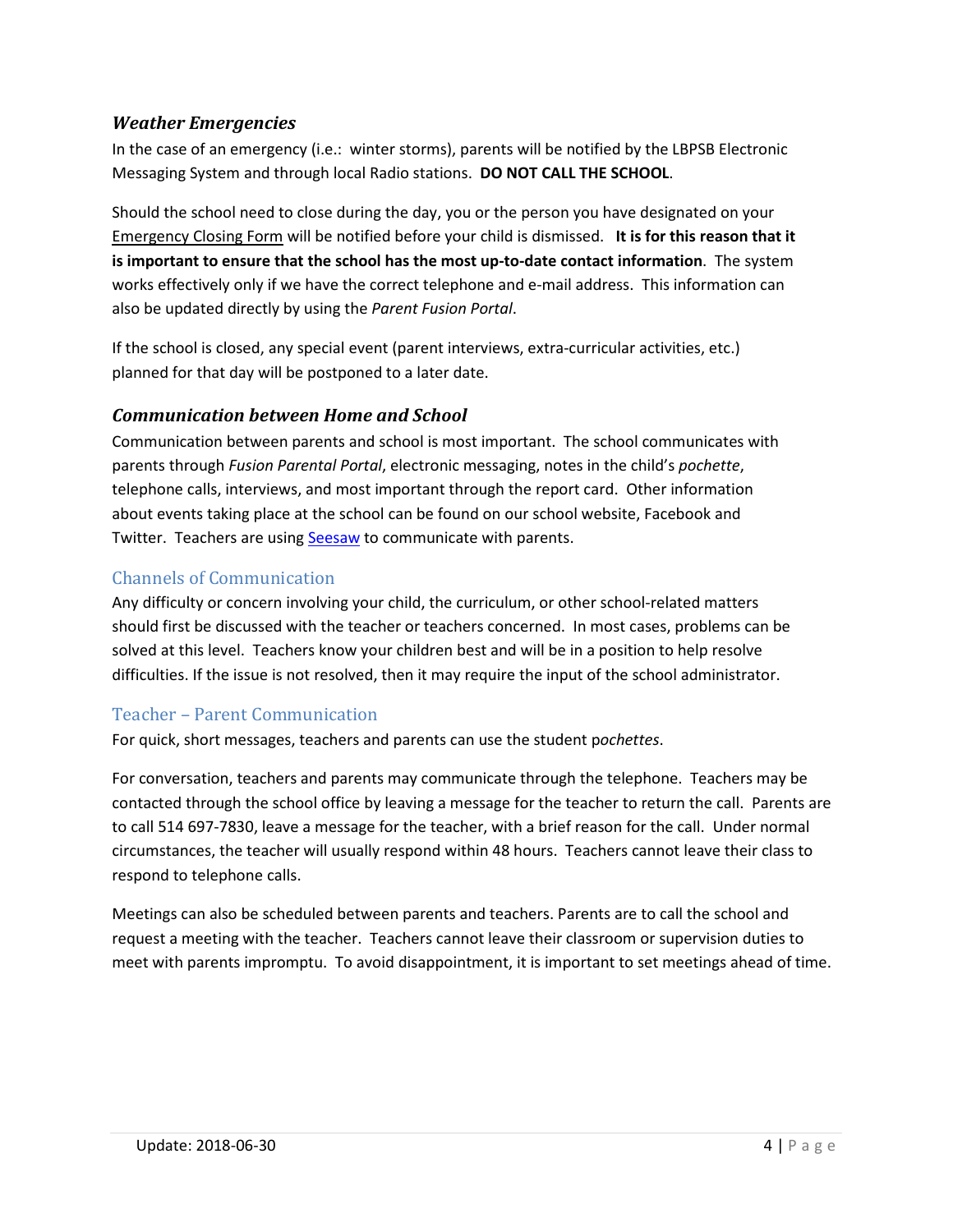## Conferences/Meetings

Parent-teacher conferences are held two times a year. Conferences offer an opportunity to exchange information on the child's interests, progress, and total development. The first conference is in November – Parent/Teacher Interviews and the second in March (which is a Celebration of Learning). Parents should feel free to arrange additional conferences if desired.

## *Progress Reporting*

Student progress is formally reported to parents:

- October Interim Report
- November  $1<sup>st</sup>$  term report card
- February/March  $2^{nd}$  term report card
- June  $-3^{rd}$  term report card

However, reports to parents regarding their children's progress may be made at any time at the discretion of the teacher or principal, or at the request of parents. In addition to assessments/scoring on grade level curriculum outcomes, students are assessed for appropriate learner behaviours which impact academic success.

# MULTIPLE FAMILY HOUSEHOLDS

Students impacted by a multiple-household family situation must be handled effectively and legally. Knowledge of custodial arrangements is important for school personnel. A copy of the parenting section of the court document should be provided to the school. All parents are encouraged to be involved in their child's education, including attending conferences and other school-related functions.

The custodial parent is responsible in ensuring that the non-custodial parent receives copies of information distributed, such as newsletters, announcements of special events, and report cards.

# CHILD ABUSE

Neglect, sexual molestation, emotional abuse and any non-accidental physical injury suffered by a person under 18 years of age as a result of acts or omissions by parents, guardians or persons legally responsible for the child, is child abuse. School personnel, including nurses, teachers, counselors, supervisors, and principals, are mandatory reporters of suspected child abuse and must contact the Department of Youth Protection.

# SCHOOL SAFETY AND SECURITY

For the security and safety of all, security measures must be respected. Our Emergency Preparedness Plan, which is mandated for all public institutions, requires that we restrict access to the building while children are here. Restricted access to our school is between 7:00 and 18:00. Parents and students may not go to areas of the school that are restricted before 8:00 and after 14:30, unless they have a scheduled meeting with the teachers or administration. This includes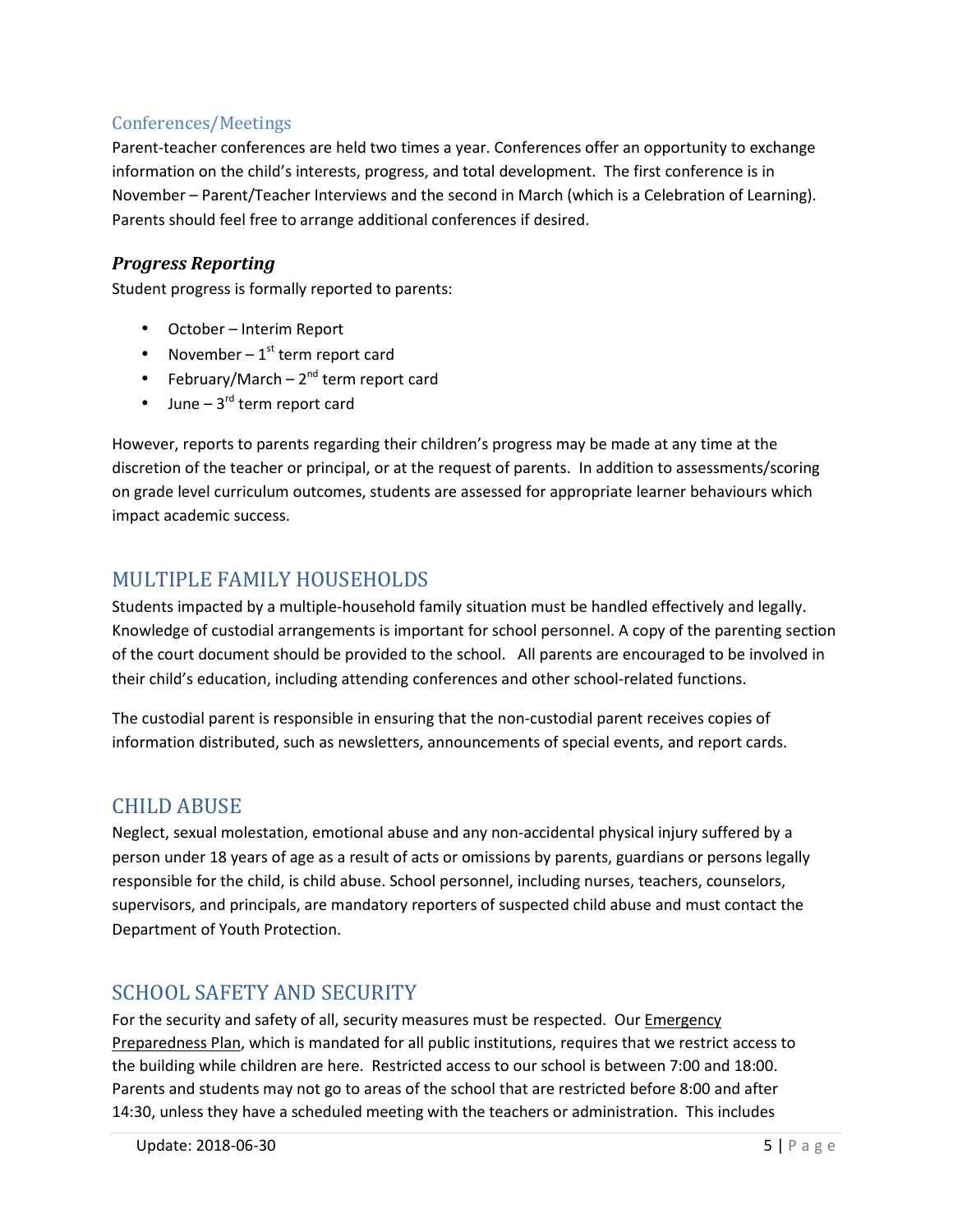parent volunteers. Parents may not enter classrooms to retrieve lost or forgotten items at any time. In addition to the security restrictions, our classrooms contain information about our students. The law also obliges us to protect the privacy of our students.

We understand that for some parents these seem like harsh measures. The days of easy access to schools are long gone. We welcome parent volunteers, but they must be easily identifiable as such. The restrictions are part of the plan that is in place to protect your child's safety and the safety of all the children in our school.

# *Emergency Preparedness Plan*

Every year the school updates its Emergency Preparedness Plan. A copy of the plan is kept in the School Office. There is an *Emergency Preparedness Team* and also designated first aide responders. There are evacuation routes posted in every classroom. Each teacher is responsible for keeping their emergency roster updated and ensuring that the children are well instructed on emergency preparedness procedures. Yearly, the school carries out numerous emergency evacuation drills and lockdown exercises in collaboration with the city fire officials.

Our aim, as a first priority, is to ensure the safety and security of all our students throughout the process. However, it is possible that practice exercises may leave some students feeling anxious. Please reassure your children of their safety and the necessity of these drills. Kindly take the time to explain that schools, as well as workplaces, practice all types of emergency procedures so that everyone is well prepared, secure, and safe.

These exercises last approximately 15 minutes.

## **Emergency Evacuation Exercise**

An Emergency Evacuation Exercise requires all students and staff to exit the building as quickly as possible in an orderly, timely manner. The respectful, quietness, efficiency and speed of leaving the building ensure that all arrive at the designated attendance points safely.

## **Lockdown Exercise**

The Lockdown Exercise requires all students and staff members to remain in their classrooms for a specific period of time. Staff and students are briefed as how this takes place. It is important that students remain calm and quiet. This exercise helps ensure the security of all students and staff in the building in the event of an in school emergency.

## **Anti-bullying and Anti-violence Plan and Code of Conduct (PAWS Program)**

Every year the school's Anti-bullying and Anti-violence Plan and Code of Conduct are updated and approved by Governing Board. Please refer to our Anti-bullying and Anti-violence Plan and Code of Conduct for details. This information is found on our website.

Our PAWS Program is a Positive Behavior Intervention and Support Program (PBIS) focusing on social emotional learning (SEL).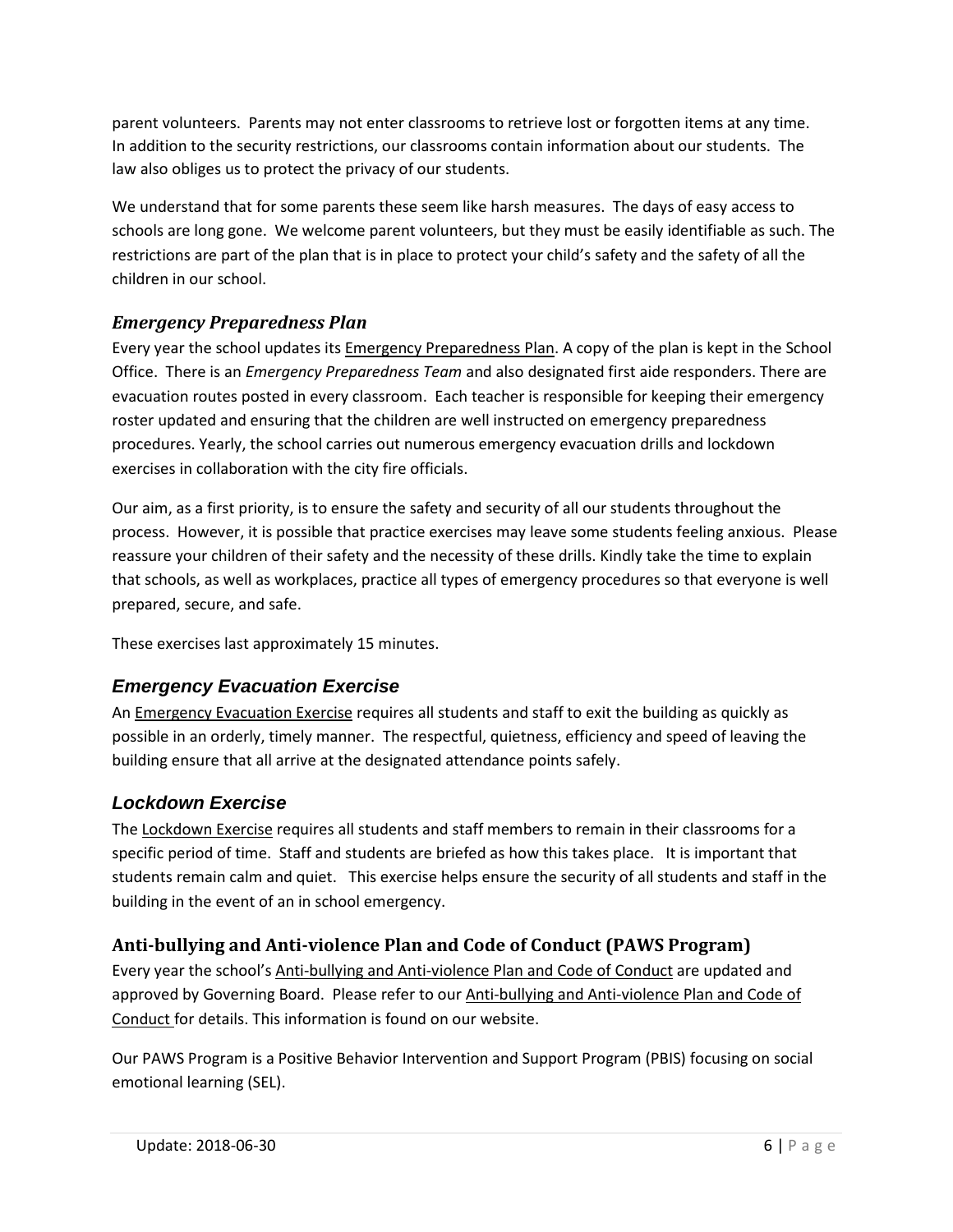# TRAFFIC AND PEDESTRIAN SAFETY REGULATIONS

As a junior elementary school, serving children between the ages of 5 to 8 years old, it is important that we consider transportation and pedestrian safety onsite and in the surrounding school area. More children are being driven to school today than in the past. As a result, transportation facilities at and around schools cannot sustain safety as originally planned when the school building was first built in the early 1960s.

Following are school traffic and pedestrian safety tips for Sherbrooke Academy Junior parents, children and staff. All signs and pavement marking that outline safe driving practices must be respected.

#### **Access to Property Limited to School Busses from 8:00 – 8:10 and 14:30 – 14:40**



is at peak between 8:00 to 8:10 and 14:30 to 14:40. During these two - ten minute intervals access to the school property is limited to school busses only. Fewer cars accessing school premises reduces conflicts between pedestrians and vehicle traffic. Cars can access school premises before and after these ten minute intervals for quick school business.

To avoid being caught during high traffic peak time, we encourage parents to use lefore 8:00 and pick-up children from daycare services after 14:45. Families with

school transportation eligibility are asked to use these services. If you must drive your children to school, park legally on a street near the school and walk to school.

#### **Pedestrian Are to Use the Marked Cross-Walks and Cross Guard Services**

Pedestrians are asked to use the sidewalk across the street from the school and to use the marked white





crosswalks and the services of cross-guard, Ms. Annie Desrochers. The cross-guard is stationed at the corner of Forest and Sherbrooke Streets. The cross-guard is on duty in the morning before school starts, lunch-time and after school.

Parents should teach children to look left, right, and left

again and always make eye contact with drivers before crossing the street. Making eye contact is an important part of ensuring that the driver has seen the pedestrian and intends to stop. Pedestrians should continue watching for traffic as they cross the street. It is important for children to learn not to assume that all drivers will stop.

#### **Access the School Using the Staircase Facing Forest Street at the Cross-guard**



To access the school, kindly use the staircase facing Forest Street, where the cross-guard is posted. (The cross-guard is on duty in the morning between 7:30 - 8:30; lunch, between 11:30 – 12:30; and school dismissal 14:00 – 15:00.) Stay on the sidewalk on school premises. To cross from the



**Post**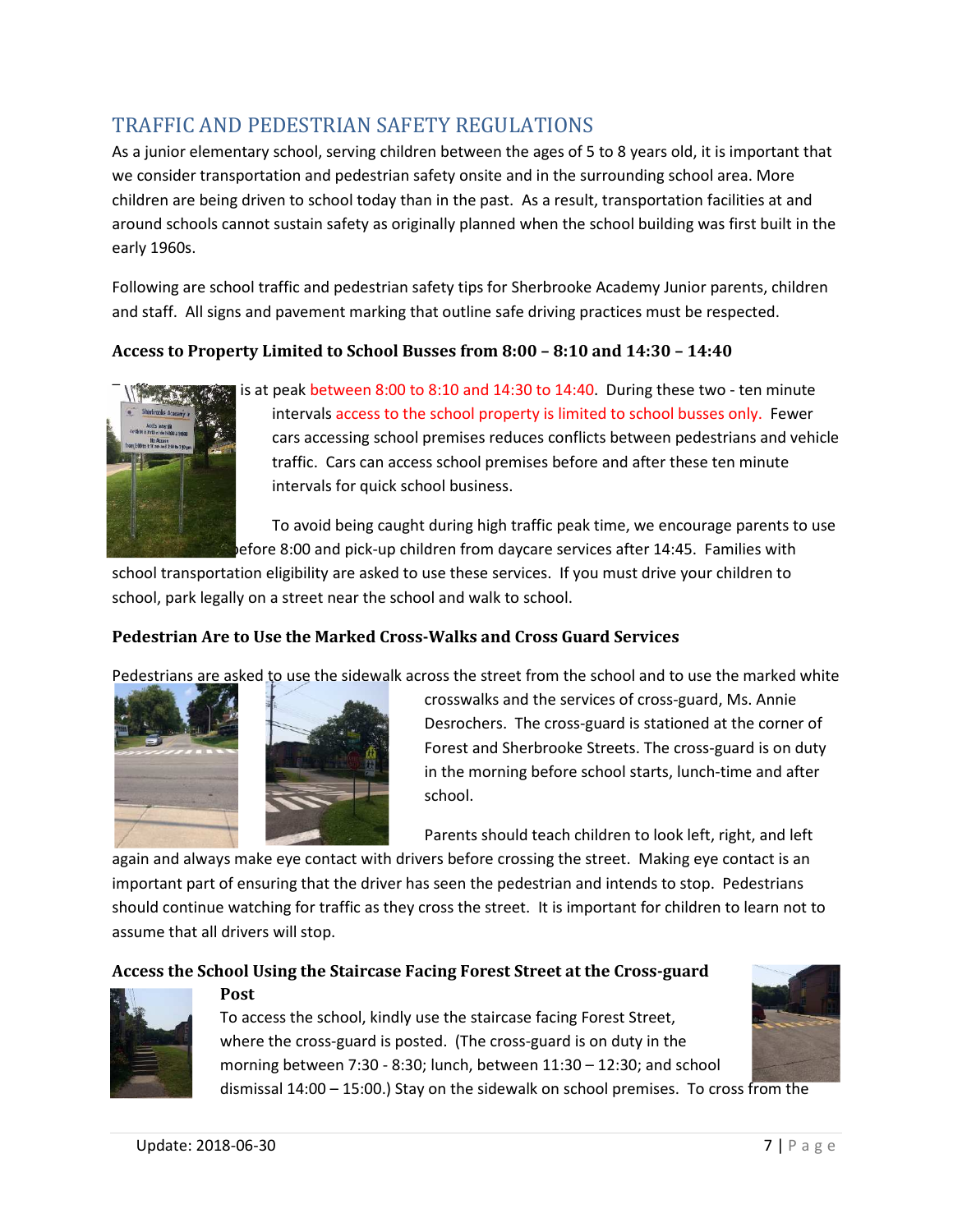sidewalk to the access the school, kindly use the yellow pedestrian lines. Between 8:00 to 8:10 there is a teacher supervising this area.

> Morning student entry and after school dismissal is at the school gate (facing Forest Street). Parents can walk their children to the gate in the morning. After school the children will be dismissed from this gate and parents can meet their children here. Parents are not permitted in the schoolyard. Parents having school business, are to access the school through the main entrance. Between 8:00 to 8:10 there is a teacher supervising this area and there is a teacher supervising the

#### **Student Entry and Dismissal at School Gate**



school door entry.

#### **Vehicles Accessing the School**



intervals access to the school property is limited to school busses only. Outside these ten minute intervals cars accessing the school premises are to use the left lane. For school business less than 15 minutes

school parking lot is restricted for school personnel only. Parents and visitors are to park along the school vicinity streets.

#### **Emergency Lane**



The Emergency Lane is to the right. This lane is to be kept cleared at all times. Only school busses are permitted to use this lane to drop-off and pick-up children using the bus services. There is a teacher on bus duty at 8:00 and 14:30.

#### **Handicap Parking**



Parking spaces identified by this pictogram are reserved for the disabled people.

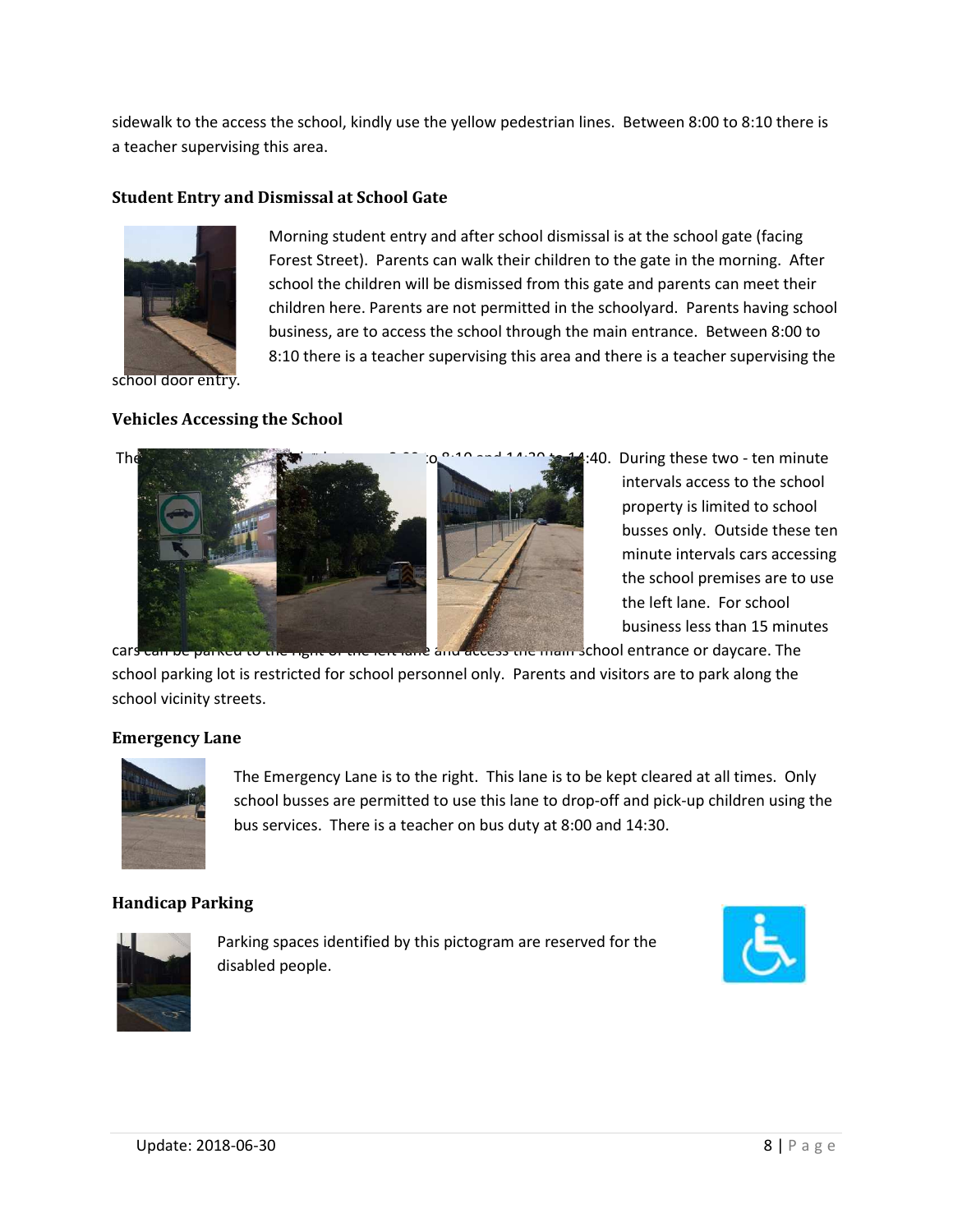#### **Speed Limit**



#### **30 km per hour in school and playground speed zones**

Travel at 30 km/hour or less in school zones and playground zones. Travelling at this speed or less near a school or playground increases the driver's ability to stop his/her vehicle in order to allow a child to cross the street safely.

#### **No Parking Zone**

Do not park in a "No Parking" zone. Stopping briefly to drop off or pick up a passenger is permitted; however, waiting in your vehicle or leaving it unattended is not allowed. By parking in a "No Parking" zone, a driver could cause traffic congestion or an accident, and may obstruct the visibility of other drivers or pedestrians.

#### **No Stopping Zone**

Do not stop at a "No Stopping" zone for any reason. These zones are areas where a stopped vehicle could obstruct the visibility of drivers and pedestrians and increase the likelihood of a traffic collision. The following "No Stopping" zones may or may not have signs:

- Within 2 meters of a driveway;
- Within 5 meters of a fire hydrant;
- Within 6 m of a crosswalk; and
- Within an intersection.

#### **Parking off School Property**

Public parking is found on Forest and Hollis Roads, along with Rowan Road. Kindly ensure to respect all city bylaws. There is also parking at Heights Park, which can be accessed through Westcroft and Park Road. From Heights Park there is a pedestrian pathway that leads to the school parking lot.



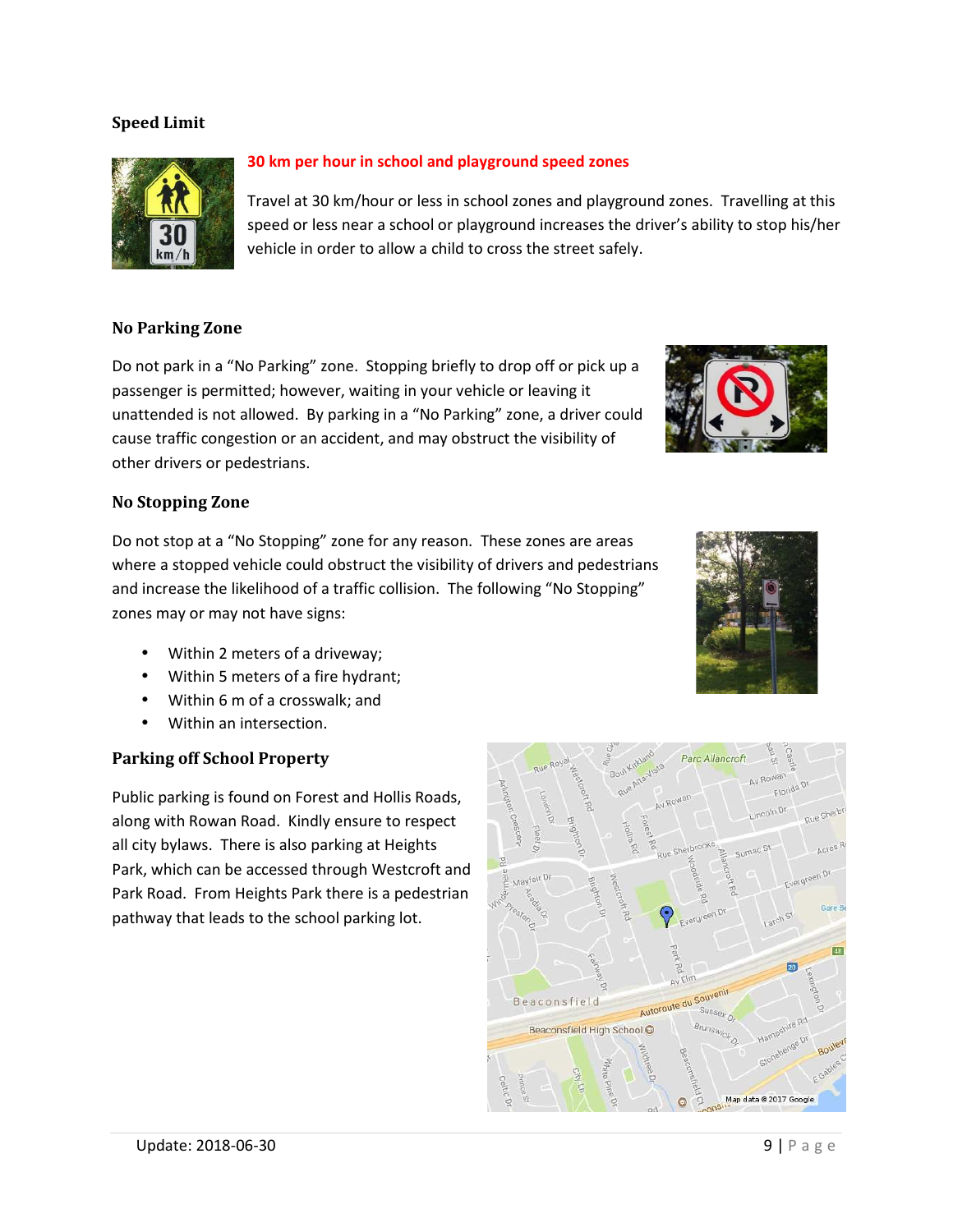# SCHOOL VISITORS

For the safety and security of our students, visitors to the building must check in and obtain a visitor pass. A photo ID may be required. If you are meeting with staff, please make an appointment. School days are tightly scheduled for responding to student needs and staff collaboration. To make the best use of your time and ensure that the staff person you need to see will be available, please take a few minutes to call or e-mail to schedule a time to meet. By doing so, you can be sure that the staff member will be available to speak with you and they will have the necessary information to respond to your questions.

All visitors, which include parents and volunteers, are requested to enter the school by the main door and report directly to the school office, unless otherwise instructed.

Visitors are expected to comply with staff members and conduct themselves in a manner appropriate for a school environment setting.

Visitors are to wait in the lobby. The teacher or person the visitor is meeting will come to the lobby to escort the visitor to the meeting place and then will escort the visitor back to the main lobby.

## *School Volunteers*

Parent volunteers are under the leadership of those in authority (administration), in volunteering the volunteer assists in maintaining order in the school and workplace and agrees to hold him/herself to the highest standard of respectful and responsible behaviour. Volunteers understand that they are not paid for their services and accepting to volunteer at the school also accept to respect and following all the rules, regulations and guidelines of the school. Volunteers do not replace or relieve regular employees from their responsibilities, but serve to allow the regular employee to do a better job in completing their assignments. If problems arise during volunteering, volunteers are to discuss the problems with the teacher or principal. Concerns that cannot be handled by a teacher, must be brought to the attention of the principal. Privileges as a volunteer may be revoked at the discretion of administration at any time.

Schools rely on the help and support of parent volunteers. Our library, for example, can only operate as long as there are generous, dedicated members of our community to staff it. As well, classroom teachers may use such support to benefit the children under their tutelage. At the beginning of each school year, we ask parents to fill out a *Judicial Record Report*, valid for three years, and hand it to the school. Should you plan to volunteer for the school in any form, please note this is a mandatory process to follow.

Volunteer Information concerning responsibilities, respecting school safety and security measures in place, and confidentiality is provided to all volunteers. Following are guidelines:

## School Volunteers' Responsibilities

*The role of the volunteer is to provide help, service and/or support to the school. This brings certain responsibilities*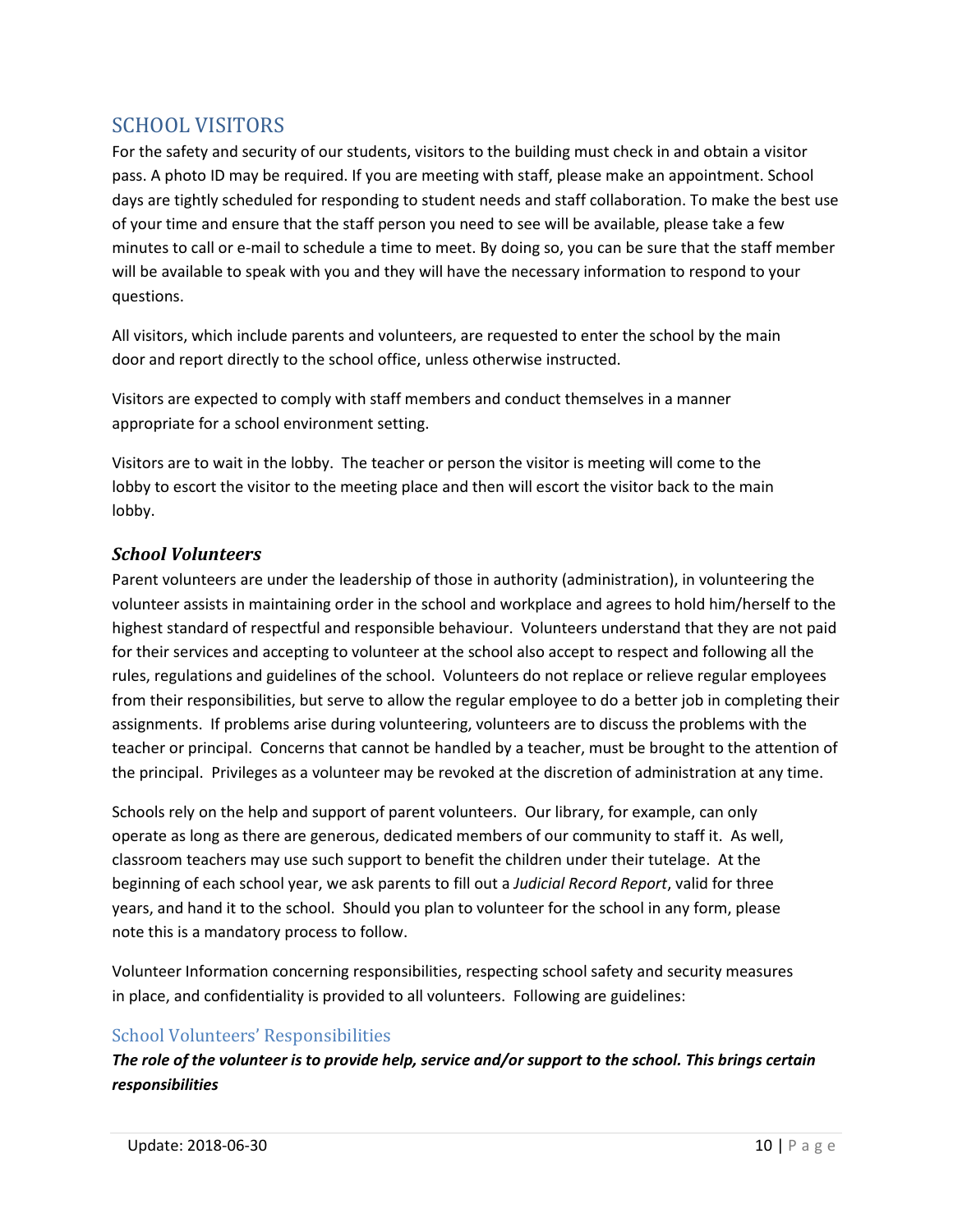- Volunteers are to demonstrate care and respect for the school community and a commitment to academic excellence in a safe teaching and learning environment.
- Volunteers must always be positive role models.
- Please refrain from volunteering in the case of illness or personal issues that might distract from your volunteer responsibilities.
- Inappropriate physical and verbal contact with students will not be tolerated.
- Volunteers must dress appropriately and modestly.
- All volunteers are expected to work as a team member and be supportive and encouraging to other students, volunteers and staff.
- Discuss any concerns you may have regarding your voluntary work with the appropriate people: teacher, administrator, or school office.
- Provide constructive feedback and suggestions to the appropriate people so that our work in our school can be continually improved.
- *Volunteers should not hesitate to ask questions* if more specific instructions are needed.
- Volunteers must arrive on time and stay for the agreed-upon time. If you are going to be absent, please advise the teacher and/or school office.

#### School Volunteers Must Respect Security and Safety

All students, staff members, parents/volunteers have the right to a secure environment. The following guidelines will help assure a safe Sherbrooke Academy Junior environment.

- All volunteers must complete a Police Background Check Form (*Judicial Record Report)*
- Volunteers must enter and exit by the front door only when entering in larger groups, they may be asked to use an alternate door.
- Volunteers must sign in at the office and wear a "Visitor" badge
- DO NOT park in the staff parking lot
- Volunteers must report to administration any person that they feel has no permission to be in the building or on the grounds when children are present

#### All Volunteers Must Respect Confidentiality

In the course of volunteer work, volunteers may learn confidential information about students and staff. Volunteers are expected to keep this information confidential in any setting inside or outside the school. They are expected to:

- Treat any information acquired about the students, staff, and other volunteers as confidential
- The staff room is an area of confidentiality for staff members**.** Parent volunteers are to ask permission to use this room
- Staff room documents are confidential and meant for staff members only
- Information acquired that may save a child from harm (i.e. abuse or violent tendencies) must be reported to the administration immediately

#### Volunteers' Responsibilities Do Not Include

- Recording or having access to individual test scores
- Diagnosing reading or other academic problems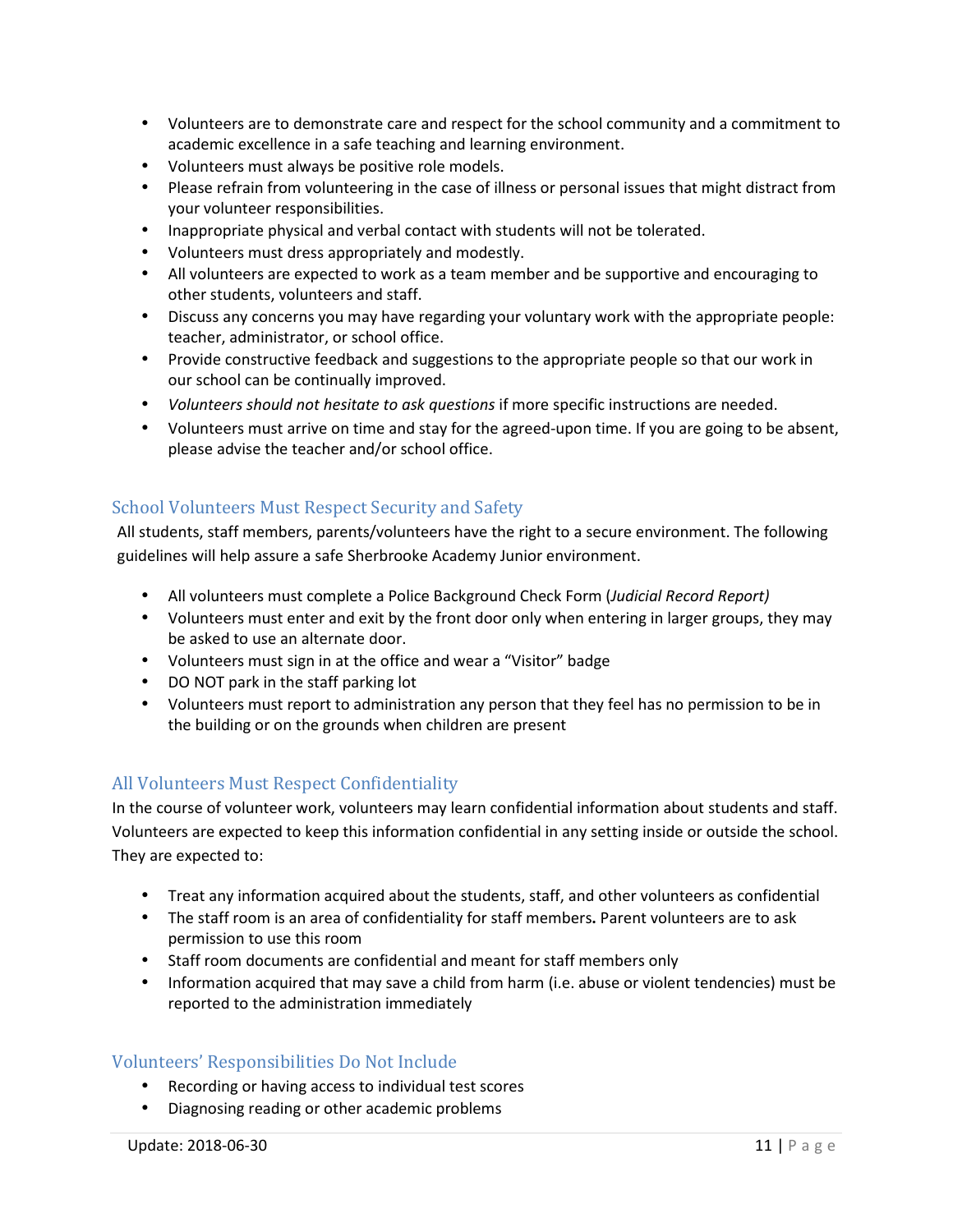- Administering formal discipline
- Directly supervising students. The overall supervision of students is the responsibility of the classroom teacher
- Reporting or discussing information about students to other parents

## Parking and School Volunteers

Parking is limited within the school vicinity. Visitors and parents can park on the street. We ask parents to refrain from parking in the school's parking area, since space is limited. Nevertheless, it is important to respect the parking bylaws.

# MORNING ENTRY

Access to school property between 8:00 – 8:10 is limited to school busses only. This is to ensure the safety and security of all.

Students eligible for bussing are strongly encouraged to use this service.

Parents who drive their children to school have 2 options:

- 1. Students registered for Daycare can be dropped off before 8:00 (as early as 7:00). Kindly be mindful of parking restrictions. Do not block the main entrance or emergency fire lane; or
- 2. Park their car on neighbouring streets and use the crosswalk on Forest and Sherbrooke to cross the street and walk their child(ren) to the school gate. For safety and security, only use the crosswalk at the corner of Forest Street to access the walker's staircase only.

If you park your car and walk your child to the crosswalk, we ask that you are mindful of our neighbours and be respectful of their property. **DO NOT** block anyone's driveway. Leave enough space for neighbours to be able to leave or enter their driveways. Navigating becomes difficult with all the extra parked cars. It is important that children do not trespass or loiter on our neighbours' yards.

#### *Tardiness*

Students are to enter the school through the schoolyard upon arrival at 8:00. Students arriving after 8:10 must come in with their parents using the main door and report to the school office to sign in and get a tardy slip to join their class.

## *Walkers – Student Not in the Lunch Program*

Students who are not enrolled in the lunch services and go home for lunch are dismissed at 11:30 through the main school yard and can be met at the gate facing Forest Street. These students are not to return to school before 12:25, since there is no supervision available for them. These students are to use the daycare door to enter. Leaving students unsupervised around the school vicinity is parent negligence. Students who are tardy returning from lunch, after 12:30, must enter through the main school door and report to the school office for a late slip.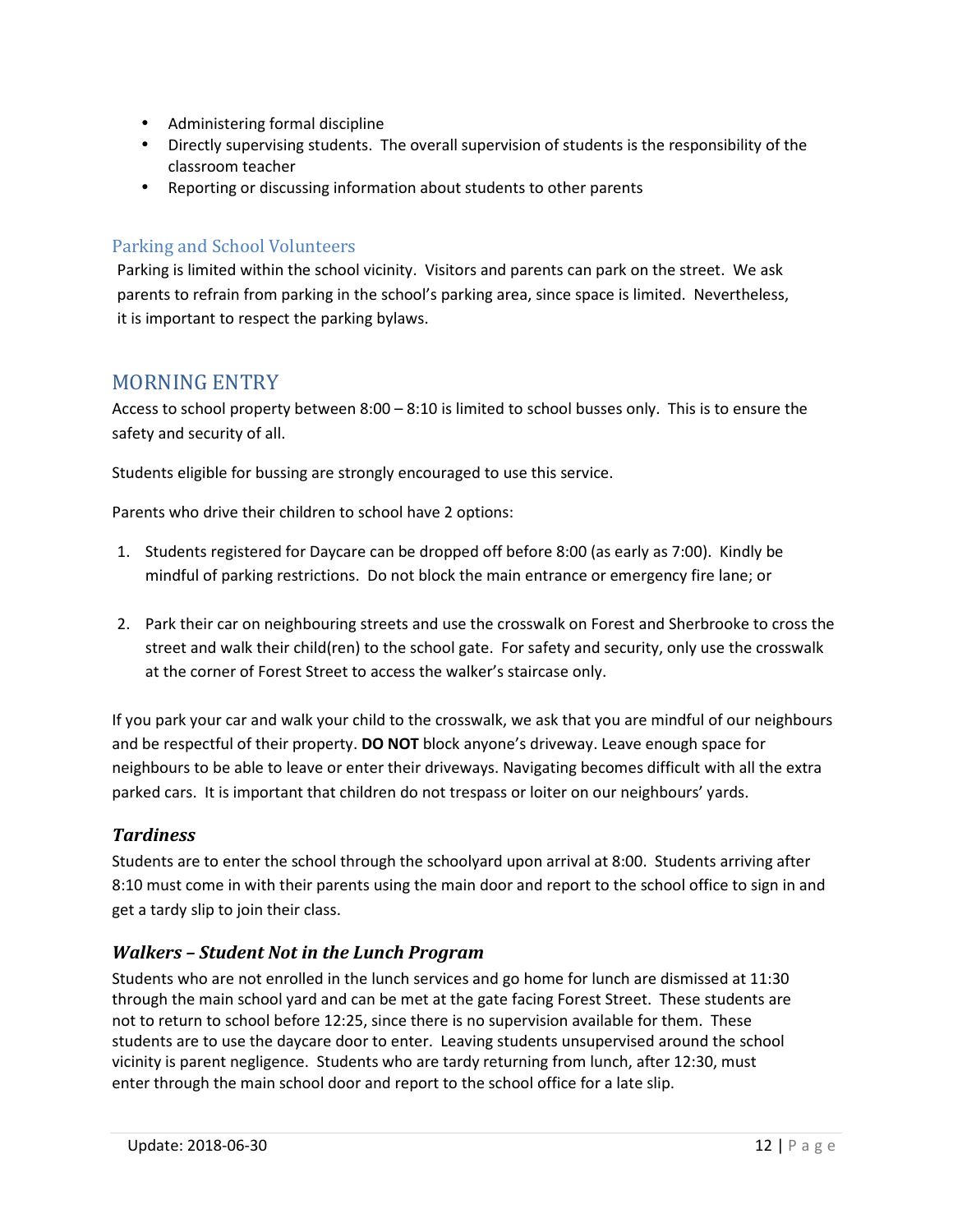#### *Dismissal*

 Access to school property between 14:30 – 14:40 is limited to school busses only. Students eligible for bussing are strongly encouraged to use this service.

At the end of the day students are dismissed at 14:30 and leave the school through the schoolyard. Parents of walkers can meet their child(ren) at the school gate facing Forest Street. Access to the school between 14:30 and 14:40 is limited to school busses only. For safety reasons, we ask parents driving, to park their cars and meet their children at the walker's area which is located by the walker's staircase facing the cross-guard area (Forest Street). Please respect the parking by-laws within the school vicinity.

# SCHOOL TRANSPORTATION

Students received a letter regarding their eligibility for transportation to and from school. Those who are eligible are to download issued bus pass from the *Fusion Parental Portal* in late August indicating the location and time of their bus stop.

For those students who are not eligible for transportation, parents may apply for "courtesy bussing" for the year by completing the form on-line through *Fusion*. Granting of courtesy depends on the availability of space on the busses and the suitability of existing stops. There is a cost for this service charged on a yearly basis.

 Parents are asked to speak to their children about safety and the necessity of good behaviour on the school bus. Parents of younger children (Kindergarten and grade 1) should make sure that they are accompanied to and from their bus stop. We ask for your patience as we deal with any problems which often occur at the start of the year. Kindly note that kindergarten children will not be released by the bus driver if there is no adult to pick them up at the bus stop.

Please note: Children who are not eligible for transportation or who have not been granted courtesy bussing are never allowed to take the school bus.

Every member of the community has the privilege to safely commute to and from school. Students who cause peril on the bus can have their privilege revoked. (For more details refer to the Lester B. Pearson School Board Transportation Policy.) Expected Behaviour for School Bus Safety is listed as part of our Code of Conduct.

# SCHOOL HOURS

| <b>School</b>   | In Class             | <b>Morning</b>  | Lunch           | <b>Dismissal</b> | <b>School</b> |
|-----------------|----------------------|-----------------|-----------------|------------------|---------------|
| Open to         | <b>Ready for the</b> | <b>Recess</b>   |                 |                  | Closed        |
| <b>Students</b> | Day                  |                 |                 |                  |               |
|                 |                      |                 |                 |                  |               |
| 8:00            | 8:10                 | $10:15 - 10:30$ | 11:30-12:30     | 14:30            | 15:30         |
|                 |                      |                 | (school closed, |                  |               |
|                 |                      |                 | daycare open)   |                  |               |
|                 |                      |                 |                 |                  |               |

Sherbrooke Academy Junior operates on a Monday-to-Friday schedule.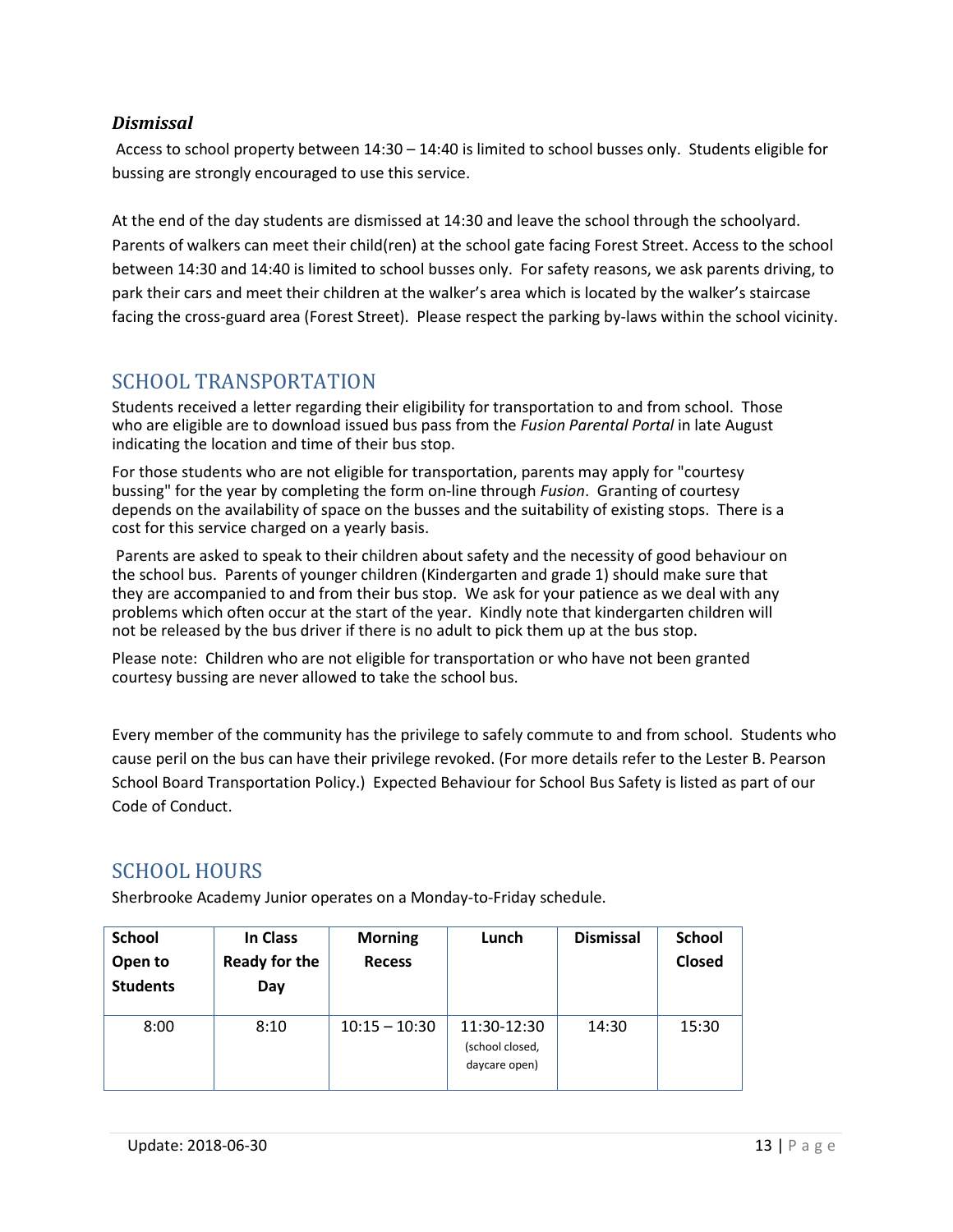Students arriving after 8:10 must sign in at the School Office and get a **Late Pass**.

| Open | Closed      | <b>Closed after</b> |
|------|-------------|---------------------|
| 7:30 | 11:30-12:30 | 15:30               |

The school is closed for lunch between 11:30 – 12:30; at this time Daycare is in operation. After 15:30 the school is closed. Only the daycare services are in operation until 18:00. All visitors (parents) must use the daycare door during lunch, 11:30 – 12:30, and after 15:30. There is no access to the school at this time.

# **TELPHONE**

Please do not telephone the school to relay messages to your children, except in emergency situations**.** For emergencies after school hours, contact the Daycare office at: 514-697-5699.

The school telephones are to be used by staff only. Children may not use the school telephone, except for emergencies or in the case of illness. We are unable to accept messages for individual children which would interrupt the instructional program. We would appreciate your cooperation in not asking us to deliver a message to an individual child except in an emergency, with urgent change of plans, or on matters of urgent importance.

Forgotten homework or other items, as well as changes in after-school plans with friends do not qualify as emergencies. Please advise your children in advance (and in writing for teachers or the office) if there is to be a change in their routine. Kindly do not wait until the last minute to call the school with changes to your child's dismissal routine. **Please note that calls to the school dealing with a change in routine must be done before 11:00 a.m.** Having all parties informed alleviates anxiety and confusion. It is important that information for Daycare be written on a separate note.

## *Courtesy Telephone*

Students may use the telephone for school related matters and emergency situations only. Permission and arrangements to visit a friend's home must be organized ahead of time at home. Please advise your children in advance if there is to be a change in their routine and make sure to send a note to the teacher. This can help prevent confusion and reduce the child's anxiety.

# ITEMS BROUGHT TO SCHOOL

Items brought to the Office will be delivered to your child at recess and during the lunch hour. The items are to be labelled with the child's full name and homeroom number and left at the school office.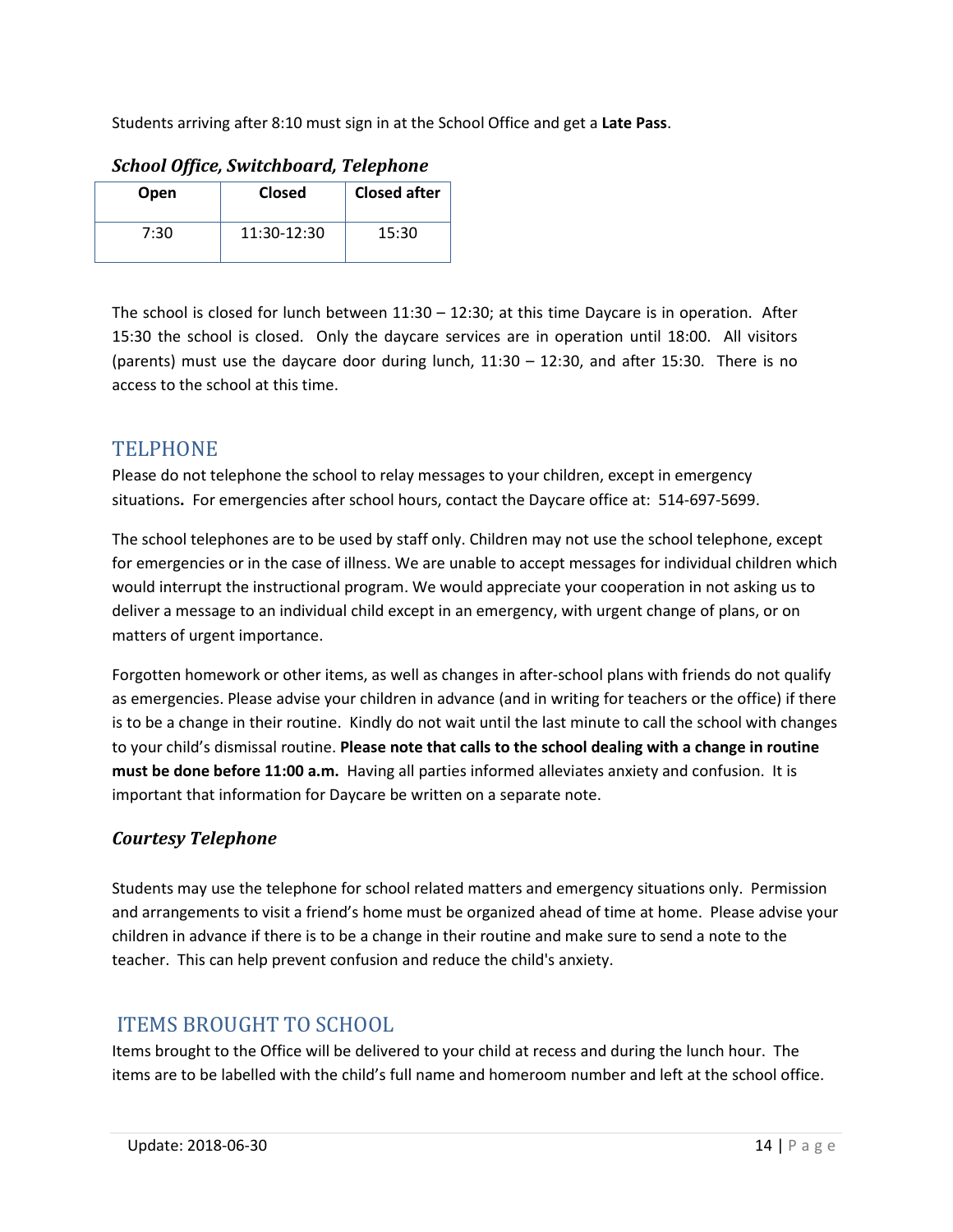## LOST AND FOUND

Please clearly identify all articles of clothing, lunch boxes, school bags, etc. that your child brings to school. Unclaimed objects will be placed in the Lost and Found. The Lost and Found is located in the daycare. Periodically throughout the year unclaimed items will be bagged and sent to a charitable organization. Although helpful to them, it is a loss to your family.

## SCHOOL FEES

Each year there are school fees to be paid. These fees help the school defray the cost of consumable materials and the like. The fee is levied in all Lester B. Pearson School Board schools and the fee amount is ratified by the School Governing Board. Information is sent out to parents at the beginning of the year and also posted on our school website. It is important that all fees be paid promptly.

# LUNCH AND DAYCARE SERVICES

Lunch and daycare services operate as a service within the school building. This service is to help working parents with childcare outside the normal school hours: lunch from 11:30 to 12:30, when the school is closed; daycare before school opens: 7:00 – 8:10, after the school closes for the day: 14:30 – 18:00. Daycare services are also available when the school is closed for professional days. Parents must pay for these services.

For information about the Daycare Services available outside school hours, please call the daycare technician at (514) 697-5699 or visit the school website.

# COURTESY, CONSIDERATION, AND COOPERATION ARE CONTAGIOUS

Courtesy is something that is never out of place. Students are encouraged to be friendly to everyone. "Hello," "Good morning," "Good-bye," "Please," "Thank you," "Excuse me," and "I'm sorry," are always pleasant to hear. Good sportsmanship and consideration for the other person's feelings are also important. Everyone practicing courtesy will make school a nicer place.

## *Addressing School Staff*

All school staff - the teachers, the secretary, the caretakers, the aides – are be addressed by students as Mrs., Mr., Miss, or Ms. before their name.

## *Attitude, Behaviour, Code of Conduct*

Learning is directly dependent on children's attitude towards the task of learning. Children excited about learning and focused on getting along with others will do their best in school.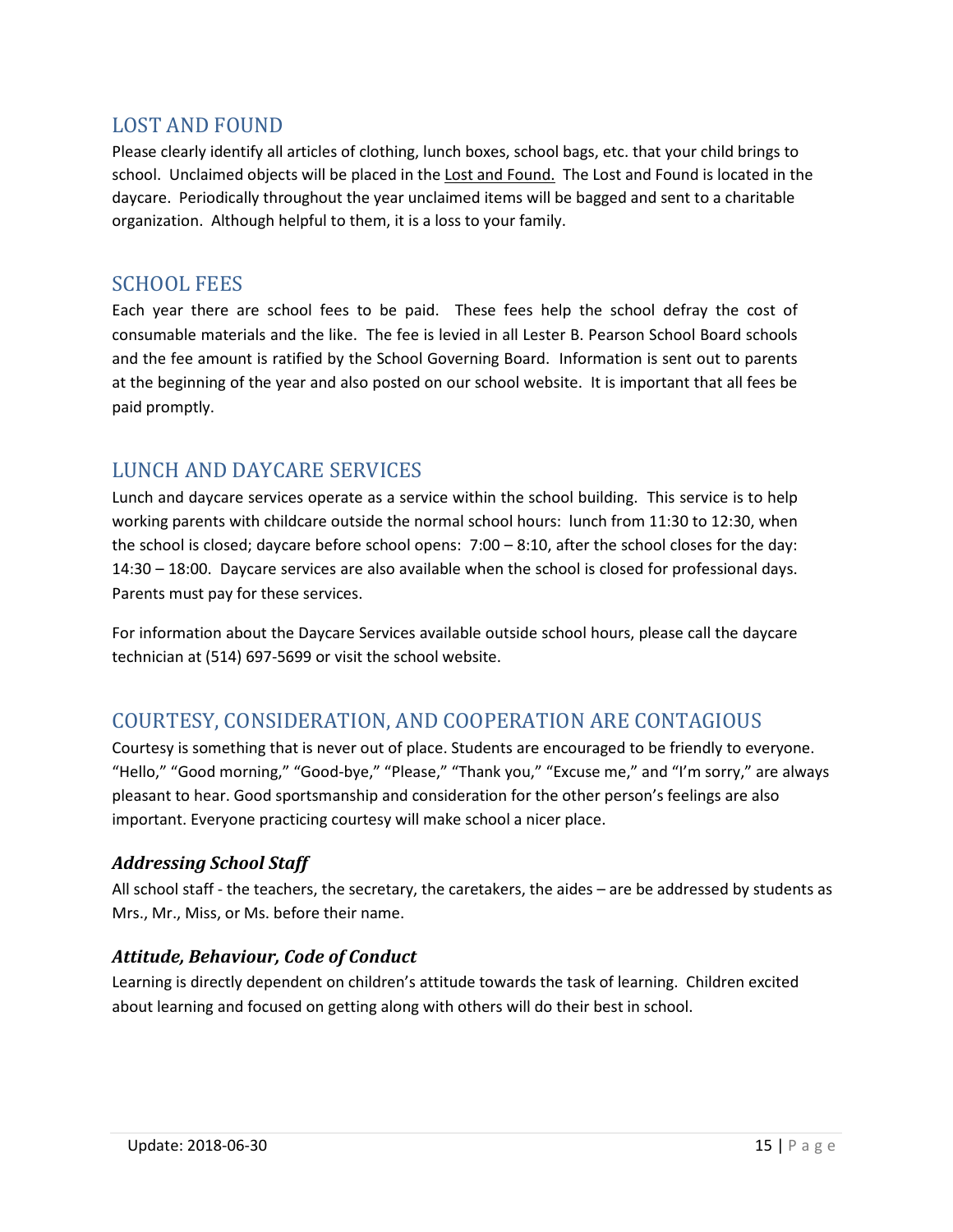



Sherbrooke Academy Junior implements Positive Behaviour and Interventions and Support through our Sustainable Happiness PAWS R-S-R Program: Respect **O**thers, Be Safe, **A**ccept **R**esponsibility. Our program guides students to ensure success by creating a positive, safe, and nurturing environment. At Sherbrooke Academy Junior we encourage all our students to reflect **Others, Be Safe, Accept Responsibility. Our program guides students to ensure success by creating a positionally safe, and nurturing environment. At Sherbrooke Academy Junior we encourage all our students to refl before m** principles:

- 1. Are you being respectful?
- 2. Are you being safe?
- 3. Are you being responsible?

We also understand that we learn from our mistakes. It is important to acknowledge our mistakes, take responsibilities for our mistakes and reflect on how to make better choices. Through reflection our children are also understand that we learn from our mistakes. It<br>nportant to acknowledge our mistakes, take<br>oonsibilities for our mistakes and reflect on how to<br>ree better choices. Through reflection our children are<br>ade.<br>achieving soc

encouraged to review how better choices can be made.

encouraged to review how better choices can be made.<br>Our program is basically a systematic approach for achieving social and academic goals while preventing problem behaviours with ALL students. m

#### *Purpose of our PAWS R-S-R Program Program*

The purpose of implementing the PAWS R-S-R Program is to establish and maintain a safe and effective school environment that maximizes the academic achievement and socio-emotional behavioural competence of all students.

## **Components of the PAWS R-S-R Program**

- Common approach to discipline
- Positively stated school-wide expectations of all students and staff
- Consistent use of an acknowledge system and consequence system
- Behaviour expectations are taught to students
- Procedures for monitoring and evaluating the effectiveness of the program on a regular basis

#### *Guiding Principles*

Academic achievement and appropriate behavioral skills are the results of school, staff, and families working together to provide a continuum of support for all students. Common approach to discipline<br>
Positively stated school-wide expectations of all students and staff<br>
Consistent use of an acknowledge system and consequence system<br>
Behaviour expectations are taught to students<br>
Procedures

A continuum of academic and behavioral support includes:

- School-wide instruction for all students (Core Instruction)
- ortinuum of academic and behavioral support includes:<br>• School-wide instruction for all students (Core Instruction)<br>• Instructional interventions for students who are at risk for academic or social and behavioral problems (Supplemental Instruction)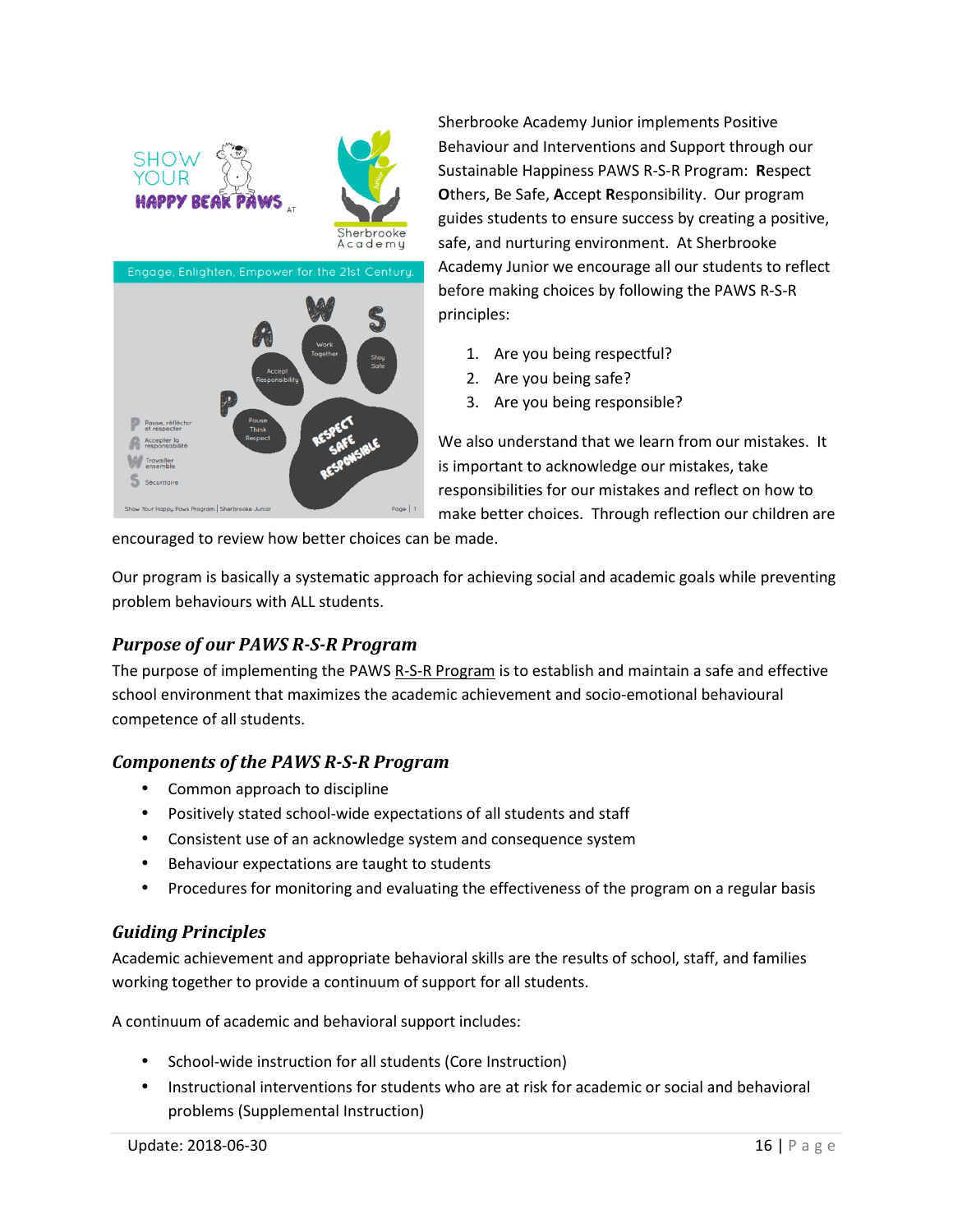• Individualized instruction for students with intense or chronic academic or behavioral problems (Intensive Instruction)

## *Data Driven*

Data is collected to determine the implemented program effectiveness. The data is also used to determine the required changes to make the program more effective for all students. The team will use the data to identify students who may need more instructional or individualized support in order to be successful.

# PAWS: RESPECT – SAFE - RESPONSIBLE

Respect Others, Be Safe, Accept Responsibility - these are our guiding principles.

At Sherbrooke Academy Junior we promote positive and peaceful social interactions. All students are expected to be respectful, safe, and responsible. This encompasses the relationship our students have with each other, the relationship they have with their teachers and the relationship our students have with their environment. **Verbal, emotional or aggressive behaviour whether it is directed at a fellow student, an adult or the physical environment of the school is not tolerated.** Interventions and consequences will be applied in accordance with the Lester B. Pearson School Board's Safe Schools Policy, our Anti-bullying and Anti-violence Plan and our Student Code of Conduct. For details, kindly refer to our Anti-bullying and Anti-violence Plan and our School Code of Conduct, which is based on Respect, Safety, and Responsibility: PAWS.

# NORMAL CONFLICT versus BULLYING

It is important to understand that our children are developing social skills, which involve normal day to day conflict. It is a natural part of life for all of us and it is important to recognize that it provides our children life lessons to learn from. Most importantly we need to recognize that some of what we may refer to as "bullying" is actually developmental appropriate conflict and it is a normal part of growing up. The only reason we can deal with the day-to-day conflict ourselves is because of past experience we have had growing up. These dealings have built our resilience and help us face life's adversities. Building resilience is a key for our children's success in life in general.

# BULLYING AND VIOLENCE

Every year the school's Anti-bullying and Violence Plan, which incorporate our School Code of Conduct, Rules and Regulation, is updated and approved by Governing Board. Please refer to our Anti-bullying and Anti-violence Plan and Code of Conduct for details. (This information is found on our website and this document.)

Bullying and violence are serious violations of school policies, rules and regulations. Such behavior will not be tolerated.

Bullying includes, but is not limited to: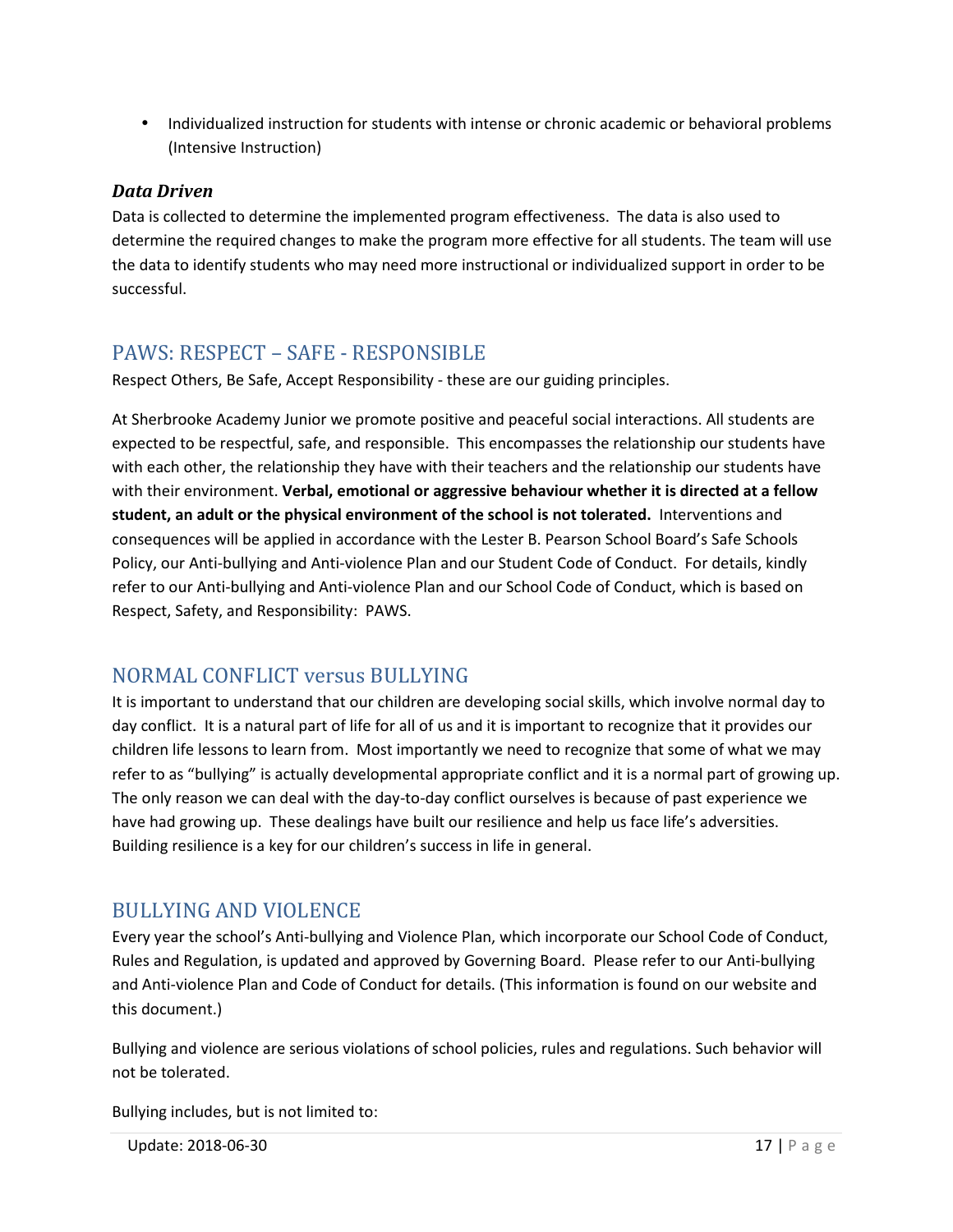- Verbal, physical, or written harassment or abuse;
- Repeated remarks of a demeaning nature regarding religion, race, national origin, gender, age, appearance or disability;
- Engaging in demeaning jokes, stories or activities;
- Unwelcome visual, verbal or physical behavior of a sexual nature that interferes with a person's education.

Students/families who feel they have encountered a situation involving harassment should immediately communicate their concerns to a teacher or principal.

# SUSPENSION/EXPULSION

A student who violates the rules of the school, or whose conduct is such as to disrupt the educational process for that student or others, may be subject to suspension and/or expulsion from school. In such a case, the principal may suspend a student and establish the procedure by which the student may be readmitted. (Violators are given due notice that suspension will result from continued misbehaviour.)

In more severe cases, the principal may recommend the student be expelled. The school board will act on the recommendations of the administrator and provide the student and his/her representative with the opportunity to present evidence as to why expulsion should not take place.

# STUDENT INFORMATION

When there is a change in address, parents MUST update information on the *Fusion Parental Portal*. It is important to maintain current contact information should an emergency occur.

In order for us to keep our records up to date, please update Fusion and if there is a problem advise the school of any change of address, telephone number, or e-mail at home or at work. Also, we request that you provide the school with the telephone number of a relative or neighbour in case of an emergency (on the Emergency School Form). It is essential that you leave specific directions if you are away on a trip and you have delegated another person to take care of your child. We must be able to reach someone who is responsible for your child at all times.

# ATTENDANCE

In Quebec the law requires that all children attend school regularly. Every day at school is important. Just as it is important for parents to work at their job each day, work at school each day is also important. The teachers will notify families by letter when absences have gone beyond seven days of missed school. Over 15 days the principal will contact the family by letter. The school has the responsibility of notifying the Department of Youth Protection when school attendance becomes a concern.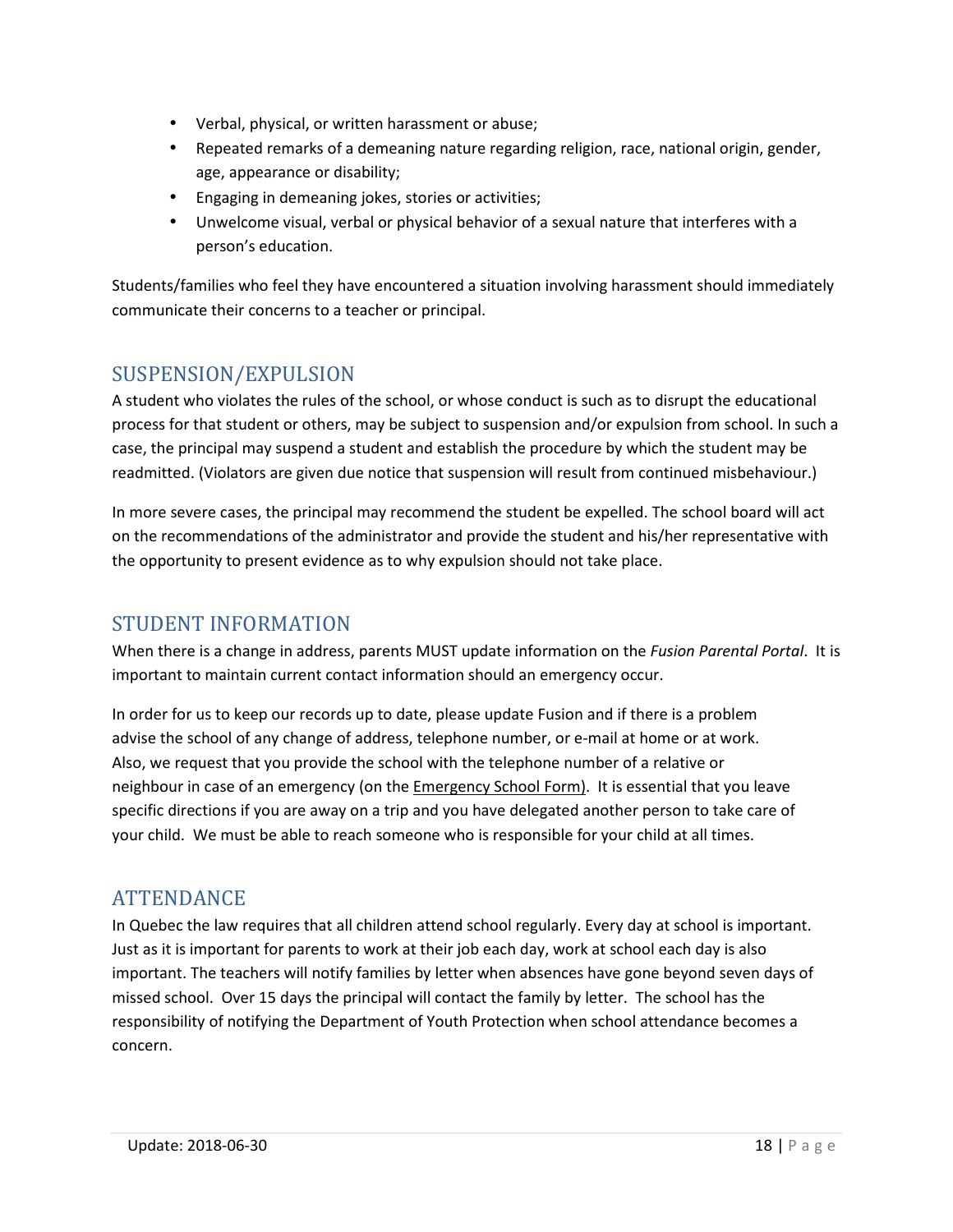

# **ABSENCES**

Being absent from school is sometimes necessary. Students should not attend school if they are ill, for example, because others may be exposed to that illness. When students are absent, parents should call the school before 8:00 that day, explaining the absence. To report absences call the school at (514) 697-7830.

Students are marked absent if they are not in school, regardless of the reason, and are required to make up work missed in class. Further information may be found under "Classroom/Assignment Makeup" in this document.

# **TARDINESS**

When tardiness cannot be avoided, it is much better to be tardy than to be absent for the

whole day. Parents should bring a student to school if she/he misses the bus.

The school opens at 8:00. Students arriving after 8:10 are tardy. Students arriving after 10:00 are considered absent for ½ day. Students who leave 1 hour prior to dismissal of school will be considered absent for ½ day.

# LEAVING SCHOOL EARLY

Students who need to leave school must be excused from the school office. Parents who wish to have a child excused during the day should call first to make arrangements, and then stop by the office to sign out your child. If a child is to leave school with someone other than parents, a note or call is necessary. All dismissals will be made from the school office. To notify the office you must write a note separate from the agenda or call the office at 514-697-7830.

# SCHOOL TRANSFER or DEPARTURE

When a student leaves the school, we ask that parents give advance notice so that student records can be prepared. Parents must sign and complete necessary forms. All books must be checked in and all school fees and/or charges must be paid before leaving the school.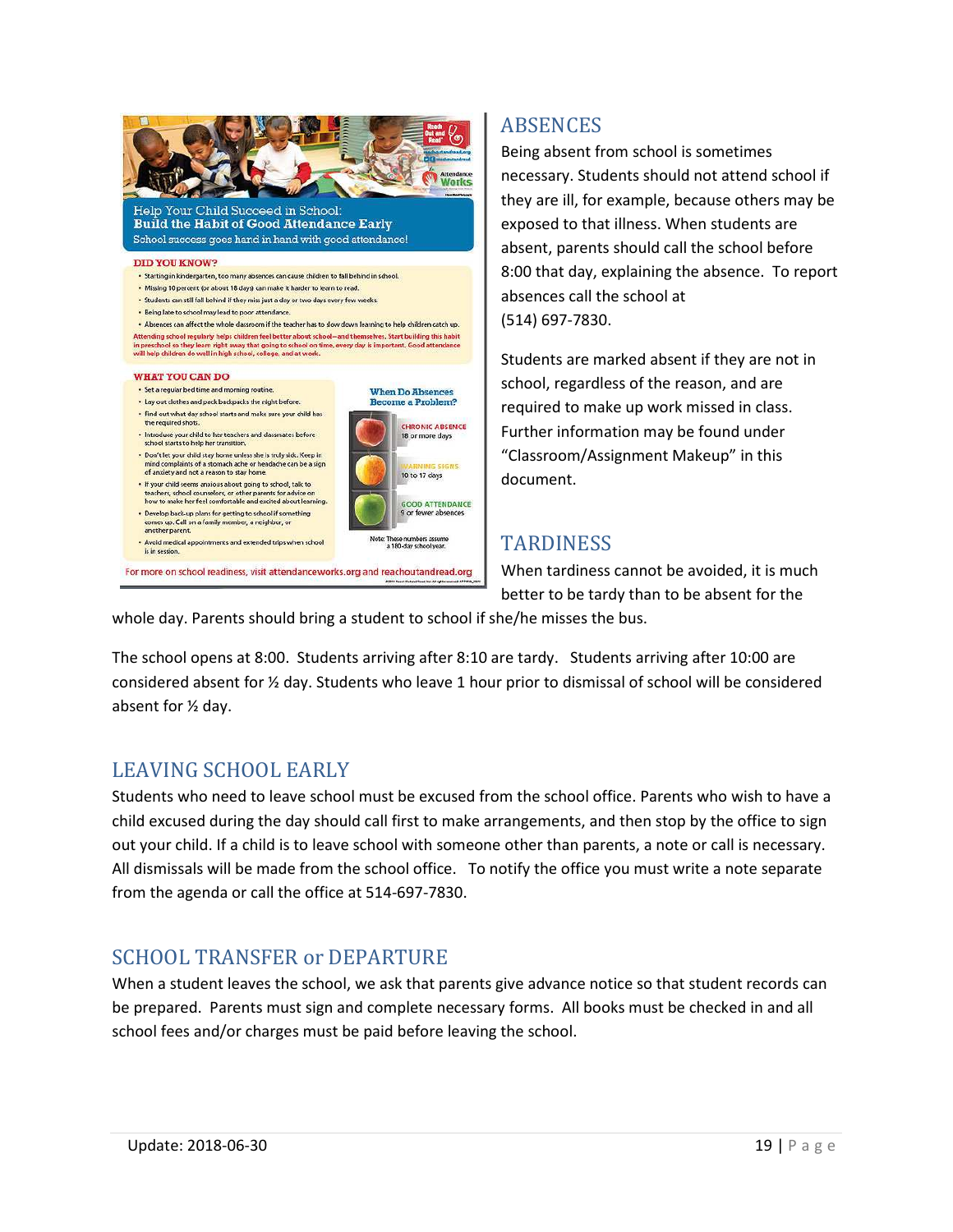# CLASSWORK/ASSIGNMENT MAKEUP

When students are absent from school, we appreciate the effort and willingness of parents to be sure that classwork missed during absence is made-up. To make arrangements for assignments, please call the school office early in the day, before 9:00, so that the assignments and books can be gathered by the end of the day.

Assignments are not sent in advance, such as when a student will be on vacation for a period of time; participation in extra-curricular activities not connected with the school, or work related activities. It will be the parents' and child's responsibility to ensure that the curriculum, assignments and homework has been covered.

In extenuating circumstances, such as a prolonged illness, parents are to inform teachers as soon as possible and provide a doctor's note. At this point, teachers may work out special activities which encourages and enhances learning, interest, and activities which could go on during the convalescent time away from school.

Students who are ill and at home should not feel that they must do their makeup work when they do not feel well. In all cases, they should wait until they feel better. Schoolwork missed because of an absence will be expected to be made up. Generally, a standard of one day for each day missed is allowed for makeup work.

Classroom teachers will inform students of all other classwork makeup guidelines as they may differ from grade level to grade level.

# HOMEWORK

Homework provides students with the opportunity to practice new skills, as well as to develop selfdiscipline, independent work habits and responsibility. It also provides parents with information about material being covered in class and allows them to be a part of their child's school life.

Students are given time in class to complete assignments. If they do not finish during that time, they are expected to complete it for the next day. The school believes that homework is an important part of the educational process. The school feels homework can help to:

- Promote growth in self-responsibility and self-direction in learning.
- Direct students toward good work habits.
- Enrich and extend school research experiences.
- Bring pupils into contact with out-of-school learning resources.
- Help children learn to budget time.

 In order to help your child with homework, you should provide a quiet area for your child to complete his or her homework, supervise homework time, check to see that the homework is done, and sign the homework or agenda if requested. If there is no assigned work from the teacher, have your child work on things they need to practice such as reading, writing or math.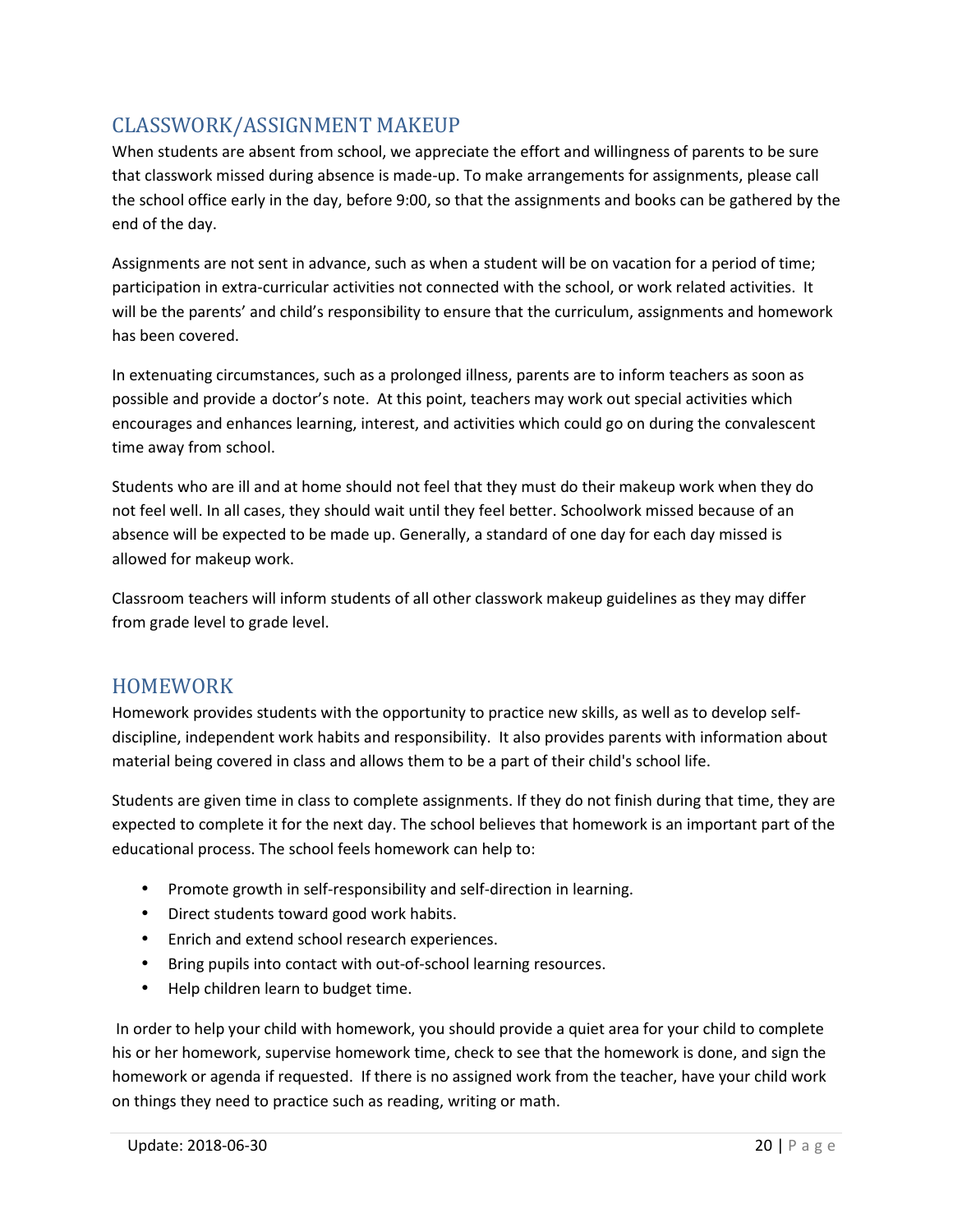Reading together is probably the single most important way in which you can help your child do well in school. In addition, encourage your child to write letters, diaries, stories, go to the local library, read out loud to you or talk to you about the school day and how it went. It is important that children read every day for a minimum of 15 minutes.

Should a child not be able to complete homework assignments please contact the teacher and set up a meeting to discuss this matter.

#### Students are responsible for taking home all materials needed for homework. *Students and parents will not be allowed back in school after dismissal (14:30).*

How much homework is appropriate? On average, on a daily basis:

| Grade 1                        | Grade 2 |
|--------------------------------|---------|
| 10 -20 minutes   20-30 minutes |         |

# SCHOOL SUPPLIES and WORKBOOKS

A list of recommended supplies and workbooks for purchased by parents is sent home to parents in June. It is also posted on our website. Students new to the school can pick-up a school supply list at the office or simply check our website.

## *Student Pochette*

*Pochettes* are one of the tools for communication. Students are expected to bring their *pochette* to school every day. Parents are asked to support their child's progress by checking it and signing it every day after the homework is completed, as requested by the teachers. Teachers also use *Seesaw*. *Seesaw* will be explained to parents at the beginning of the school year.

Positive communication between parents and school staff members is vital to our success. If you have any concerns about your child, please contact the classroom teacher through a note or by calling the School Office. If there are any unresolved issues, please do not hesitate to contact the Principal directly.

#### *English and French Dictionaries*

Students are encouraged to have an English and French dictionary for their home use.

# SCHOOL BOOKS AND LIBRARY BOOKS

Should students require textbooks, these will be loaned by the school. Students are asked to make a strong effort to care for these books. The cost of lost or damaged textbooks and/or library books will be charged to the parent. All textbooks and library books must be returned by the end of the year.

# STUDENT DRESSING FOR SCHOOL

Grooming, dress and behavior have a bearing on how others react to an individual. Dress and grooming should be clean and neat so as to bring out the best in a student. Children are expected to come to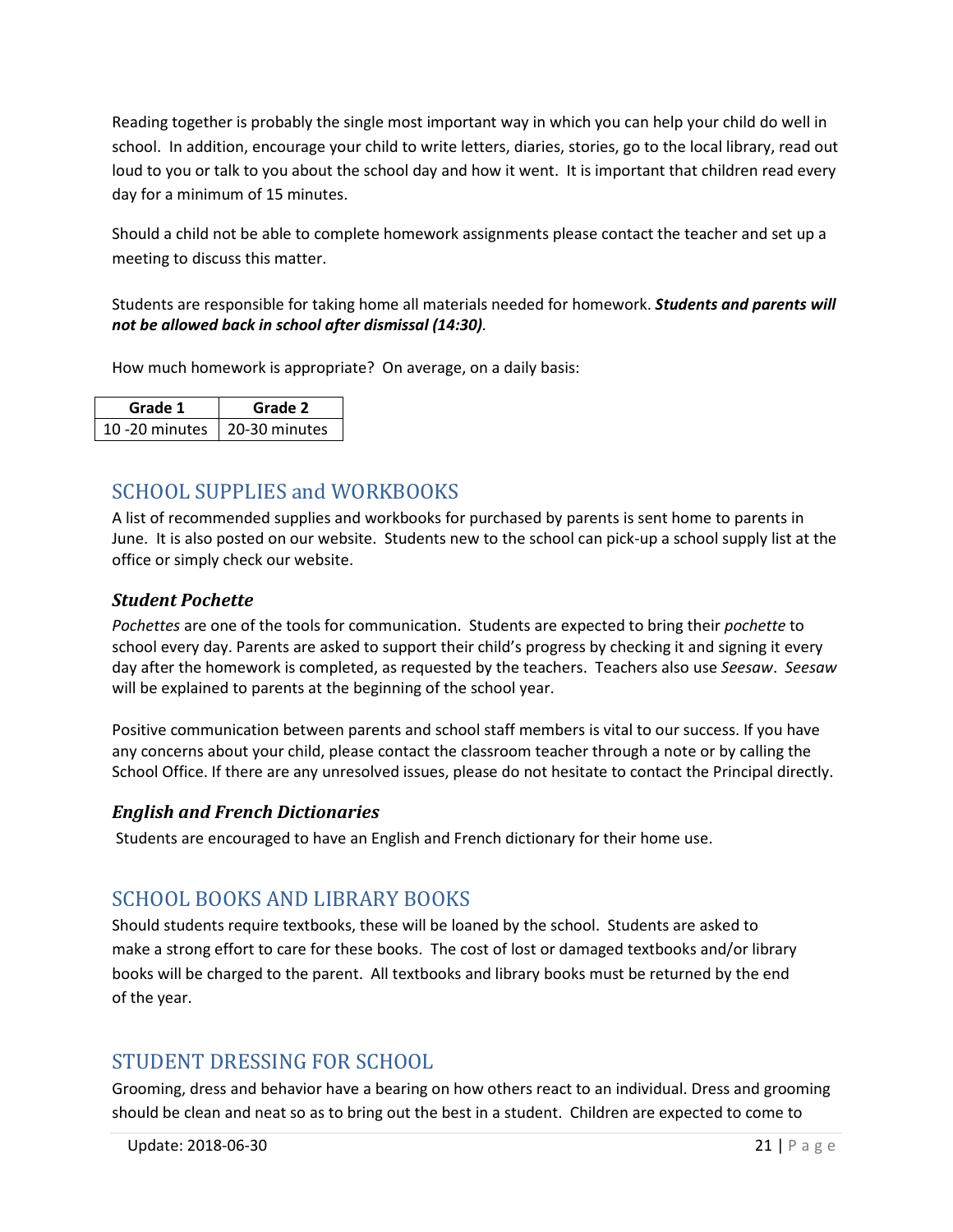school well groomed, clean and dressed appropriately for school.

Hats, mittens and boots should be worn during winter weather for outside recesses. Because neither snow-boots nor socks alone are allowed to be worn in rooms, street shoes are needed for inside wear. Please mark all boots, gloves, caps, coats and gym shoes with your child's last name, so that lost items may be returned. Students are expected to remove hats, caps and headgear while in the building.

Tops must cover the midriff and pants must not be rolled down from the waist. Also, it is recommended that all students have second pair of indoor shoes kept at school in a shoe bag.

# PHYSICAL EDUCATION

Children participate in physical education each week. On gym days, children should wear comfortable clothing which allows for movement. For safety reasons, it is recommended that the running shoes worn in the gym class are best to be solely for that purpose. Shoes worn outside accumulate dirt, become worn and do not provide the necessary traction. All children are expected to participate in physical education classes. If a child is unable to participate because of an injury, please send a note stating the reason. If a child must be exempt for several consecutive classes, a note from your physician is required.

# STUDENT PLACEMENT/TEACHER REQUEST

We understand the importance of matching students with teacher styles, classrooms, and other students in determining student placement. Toward the end of each school year (around the end of April - May), currently enrolled students will be grouped preliminarily for the following school year's class placement. Class groupings will only be finalized by the end of term 1 (November) of the new school year.

Placement considerations will be made on, but not limited to:

- Learning and personality styles of the student and teacher
- Gender make-up of the class
- Social/emotional needs of the student
- Teacher/parent input as it relates to potential impact on student learning

Student placement letters are neither encouraged nor discouraged, but provide parents a means of expressing special circumstances that might need to be considered. Parent requests include:

- Valid academic concerns
- Social/emotional needs of the student
- Personality/motivational concerns
- Requests for a particular teaching style that would be the best match the child's learning style
- Parents of multiples (twins, triplets…) may submit a request to have their children together in the same class (Kindergarten only)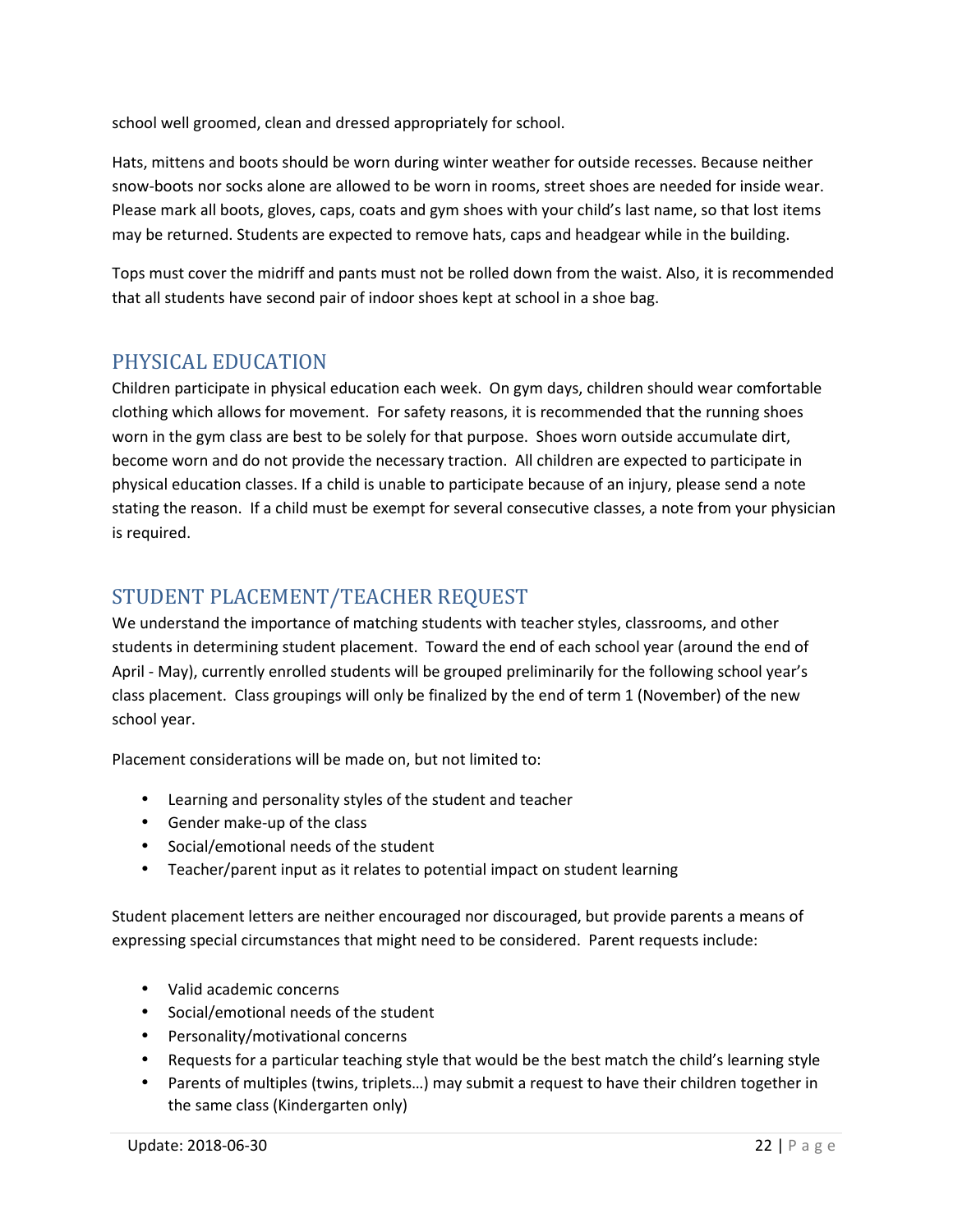Requests that will not be considered:

- Requesting or "unrequesting" a teacher by name
- Requesting 2 students (or group of students) be placed in the same class
- Requesting an "experienced" teacher or "first year teacher" (all teachers are highly qualified at our school and school board as a whole)

All request placement letters must be submitted to the principal before the third week of April of the current year for the following year placement.

Although parent requests will be taken into consideration for student placement, it does not guarantee placement of the student into a particular class or with a particular teacher. All final decisions on all student placements rests with the administration.

# TOYS, MONEY, VALUABLES

Toys, trading cards, playground equipment, etc., brought from home to school may become lost or damaged. Students must obtain permission from the teacher before bringing any items. *Footballs*, *Baseballs* and other hard balls are potentially dangerous and must be left at home. Valuable items brought to school sometimes disappear. For this reason, students should not bring more money than needed. Any money brought to school should be put in an envelope with the student's name and the purpose for the money written on the envelope.

With permission of the principal, students may be allowed to bring their own electronic devices to access the school's wireless network, including the Internet, for instructional purposes and in accordance with the Responsible Use Policy. This does not include electronic games and devices devised for entertainment that distract from the educational process. We ask that these items be left at home.

Lost or stolen items are not the responsibility of the school. Cell phones, if brought to school, must be turned off and left in the student's bag/backpack during school hours.

# HEALTH

In consideration of your children and their classmates, **PLEASE DO NOT SEND A SICK CHILD TO SCHOOL**, as we do not have the facilities or staff to care for them.

To promote, maintain and restore health, these basic principles regarding illness should be followed:

- A student with fever should remain home until their temperature is normal for 24 hours without fever-reducing medications (Acetaminophen, Ibuprofen)
- A student with vomiting or diarrhea should remain home for until 24 hours after the last episode
- A sick child should remain at home until their condition is well enough for them to be able to participate in school activities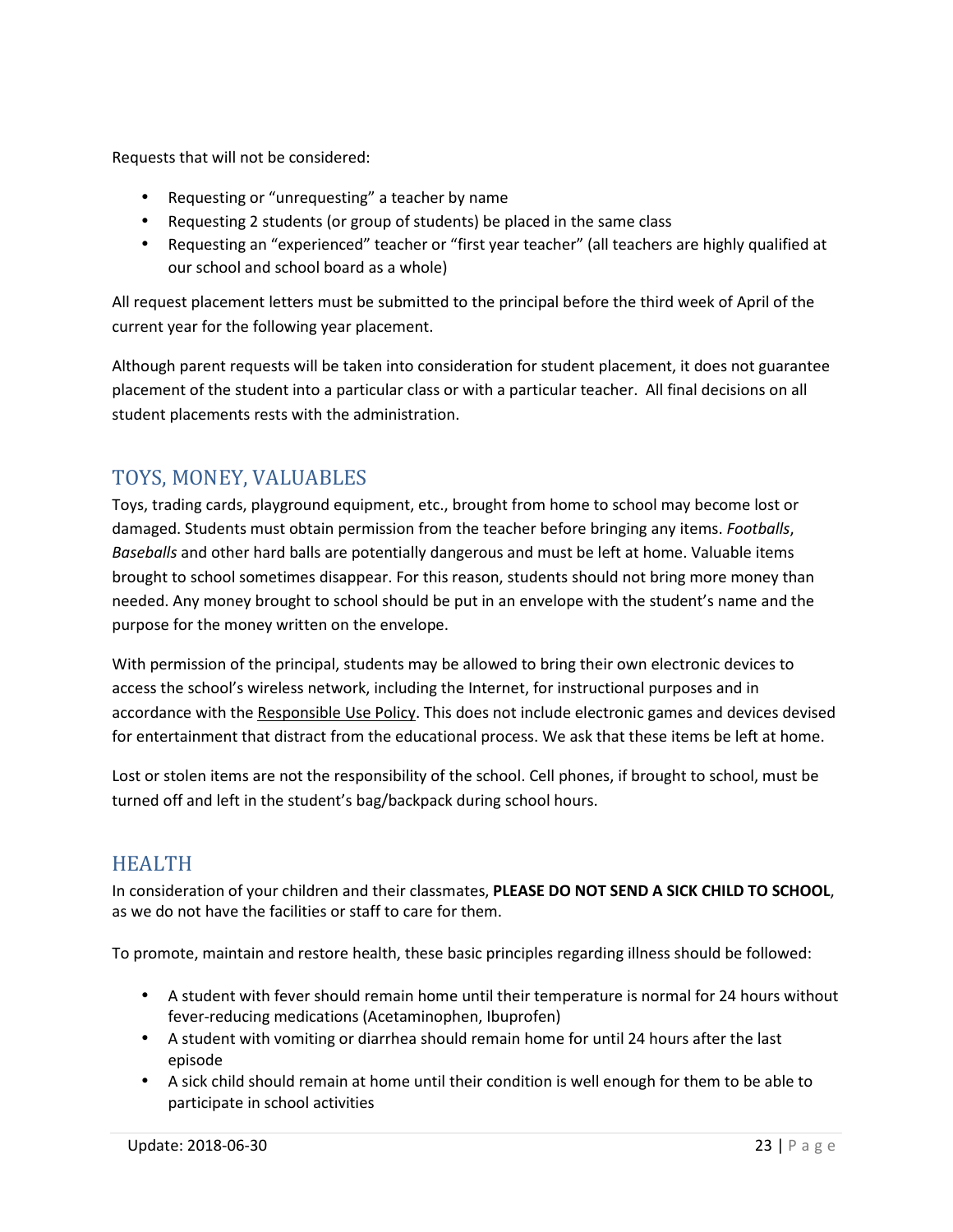- A student with a questionable rash should consult a medical professional in order to determine if the rash is due to an infectious disease (e.g. impetigo, ringworm, scabies, chicken pox). Depending on the illness, a doctor's note or medication prescription showing treatment may be required before the child can be readmitted to school.
- A student with an infectious disease such as strep throat should remain at home until 24 hours after the start of antibiotics

#### *Vaccination*

Diseases such as measles, German measles, and whopping cough, spread rapidly in a school, even if most of the children have been vaccinated. Thus, when a contagious disease affects a child in a classroom, it is important to know who has been vaccinated and who has not. It is for this reason that you are asked to provide a copy of your child's vaccination records at kindergarten entry.

For optimal protection, it is important to have your child vaccinated at the recommended ages. Vaccinations are available at your CIUSSS by appointment, or from your doctor. As your child will attend Sherbrooke Academy Junior on the Lac St-Louis territory, he/she may receive vaccination services from CLSC Lac St-Louis by calling (514) 697-4110. Further information on the recommended vaccines can be obtained at www.sante.gouv.qc.ca/en/dossiers/vaccination/

Children who have not received the appropriate vaccinations or whose vaccination status is unknown may be asked to remain at home if a contagious disease occurs in the school.

Children who suffer from certain chronic diseases may be eligible for additional doses or other vaccines. Please consult your doctor or your CIUSSS.

#### *Hygiene*

Hygiene measures are also necessary to prevent the spread of contagious diseases. Children are encouraged to wash their hands, use a paper tissue when coughing or sneezing, avoid sharing personal objects, cover wounds with a dressing and take measures to avoid contact with blood from another person. These are simple and effective actions that everyone can take.

#### *Medication Administration*

In accordance with the School Board Safe and Caring School Policy, it is the responsibility of the parents to administer medication to their children. Treatment regimes should, where possible, be adjusted to avoid distribution of medication during school hours. When this is not possible, parents may request the assistance of school personnel through the principal. Any training and/or supervision deemed necessary for the distribution of medication in the school setting is available via the CIUSSS serving the school's territory. Parents are encouraged to teach their children to accept the maximum responsibility for the self-administration of medication.

#### Procedure Regarding the Distribution of Medication

The parent must provide the principal with prior written authorization by filling in and signing the Request and Authorization for the Distribution of Medication at School form, (Addendum B). The parent must also sign the Release of Liability for Distributing Medication, (Addendum C) before the medication administration.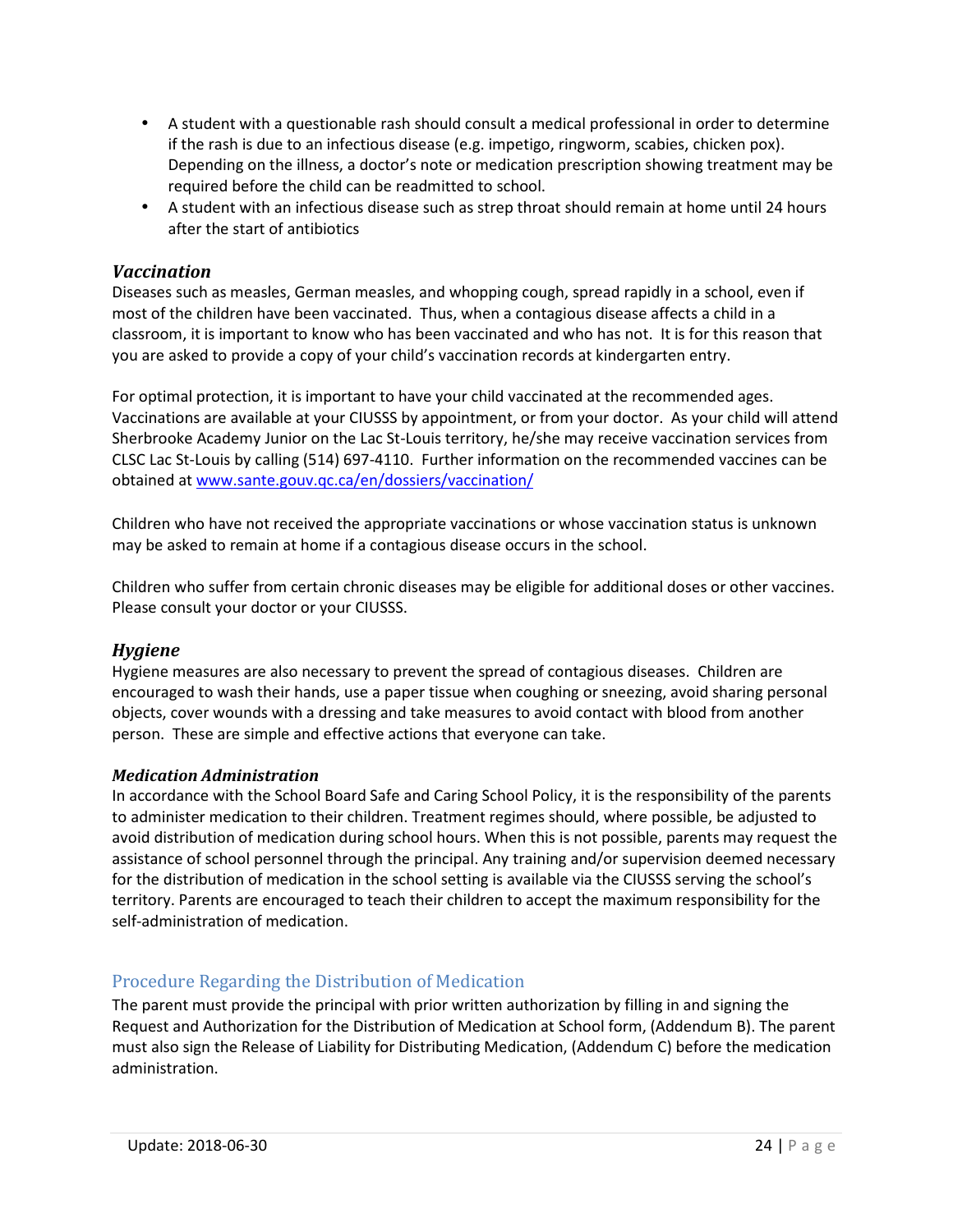Parents must ensure that the school has up-to-date information and appropriate and accurate telephone numbers.

Prescription drugs shall be delivered in person by the parent to the school office. Parents are responsible for tracking the expiration dates of all medications. The prescription drugs must be packaged in an original container as supplied by a pharmacist with the prescription label. The package must be clearly labelled with:

- The child's name
- The name of the drug
- The dosage of the drug
- The frequency of use
- The date of purchase
- Instructions for storage
- Specific directions for distribution
- Prescribing physician's name

Parents must ensure that their child's medical needs are clearly indicated on the Field Trip Request Forms or similar permission documents.

#### *Exceptional Medical Situations*

#### Acute Asthmatic Conditions

A student requiring medication due to asthmatic conditions is expected to be properly instructed by physician and/or parent in the use of inhaled medication by the approximate age of eight (8).

A student of this age or older should carry their own personal medication on their person at all times. The Request and Authorization for the Distribution of Medication at School form (Addendum B) must be completed. The physician and parent should indicate on the medical form that the student is competent to carry and self-administer this medication.

A medical plan for those students younger than eight (8) should be developed by their physician and shared with the school by the parent.

#### Diabetic Conditions

A request for the administration and/or assistance of insulin injections requires the completion of the Request and Authorization for the Distribution of Medication Form (Addendum B). If the student is of an age, as determined by a physician, to self-administer these injections, the physician and the parent should indicate on the medical form that the student is competent to self-administer his/her medication.

It is recommended that the student carry an emergency source of glucose at all times. When a student is too young to self-administer or unable to self-administer, the parents must make every effort to arrange for the administration using non-school board personnel.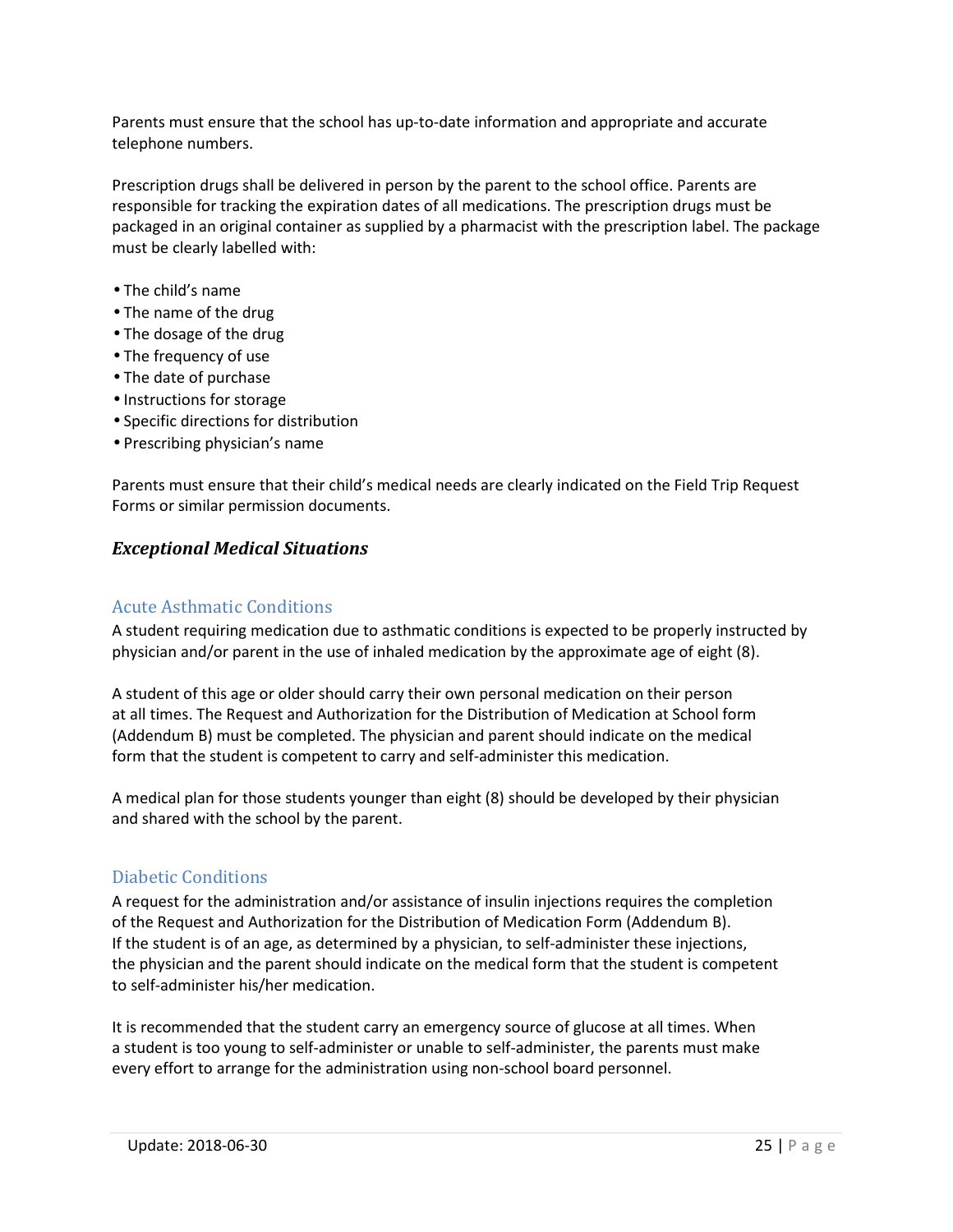Ideally, parents of children with diabetes should ensure that their child wears a Medic Alert bracelet or other suitable identification.

# ACCIDENTS AND ILLNESSES AT SCHOOL

Should a child have an accident or become ill at school or during a school outing, school personnel will give immediate attention and first aid to the child. In consultation with the CSSS, the school purchases the necessary equipment and materials to administer First Aid.

Since we have no medical room, we require names and telephone numbers of parents and/or designated adults to be readily accessible. If a student should require immediate medical attention, the school will act in the interest of the child, while at the same time, alerting the parents or guardians. All costs incurred, such as the cost of an ambulance to transport a child to hospital, are the responsibility of the parents.

Emergency telephone numbers must be provided. To ensure the safety of your child, extraordinary health problems must be noted on the medical form. The school is also required to have on hand a list of all Medicare numbers and their expiry dates. (Kindly ensure that the school has all the up-to-date information).

In the event that a child has been injured and the incident has not been observed by any staff member, the child should report the incident to the teacher on duty or the homeroom teacher. Appropriate action will then be taken.

When a child becomes ill or has an accident at school, parents will be notified. It is very important that the emergency contact information be as accurate and complete as possible. When there is a change in address, parents MUST contact the school office to update that information or use the *Fusion Parental Portal.* 

No child is sent home until arrangements have been made. In cases where parents cannot be contacted, the school will contact the listed emergency contact. Should the school not be able to reach any legal guardian or emergency contact, the student will be transported to the nearest hospital by the most appropriate transportation available. The cost of the ambulance will be the responsibility of the parents. All information regarding your child's health will be shared with necessary staff involved with your child unless otherwise specified.

# COMMUNICABLE DISEASES

Infectious diseases are common in the schools and can impact health. Certain infectious diseases are contagious and can be transmitted from one person to another.

**INFORM THE SCHOOL:** If your child is ill, you must inform the school of his/her absence. If you take him to the doctor, ask whether your child has a contagious disease; if so, please inform the school (see the list of diseases to be reported below). The CIUSSS nurse will be informed and, if necessary, will contact you for more information and to answer your questions.

The child who is ill must remain at home until he/she is able to participate in school activities. For certain contagious diseases, the child's return must be delayed until the end of the contagious period.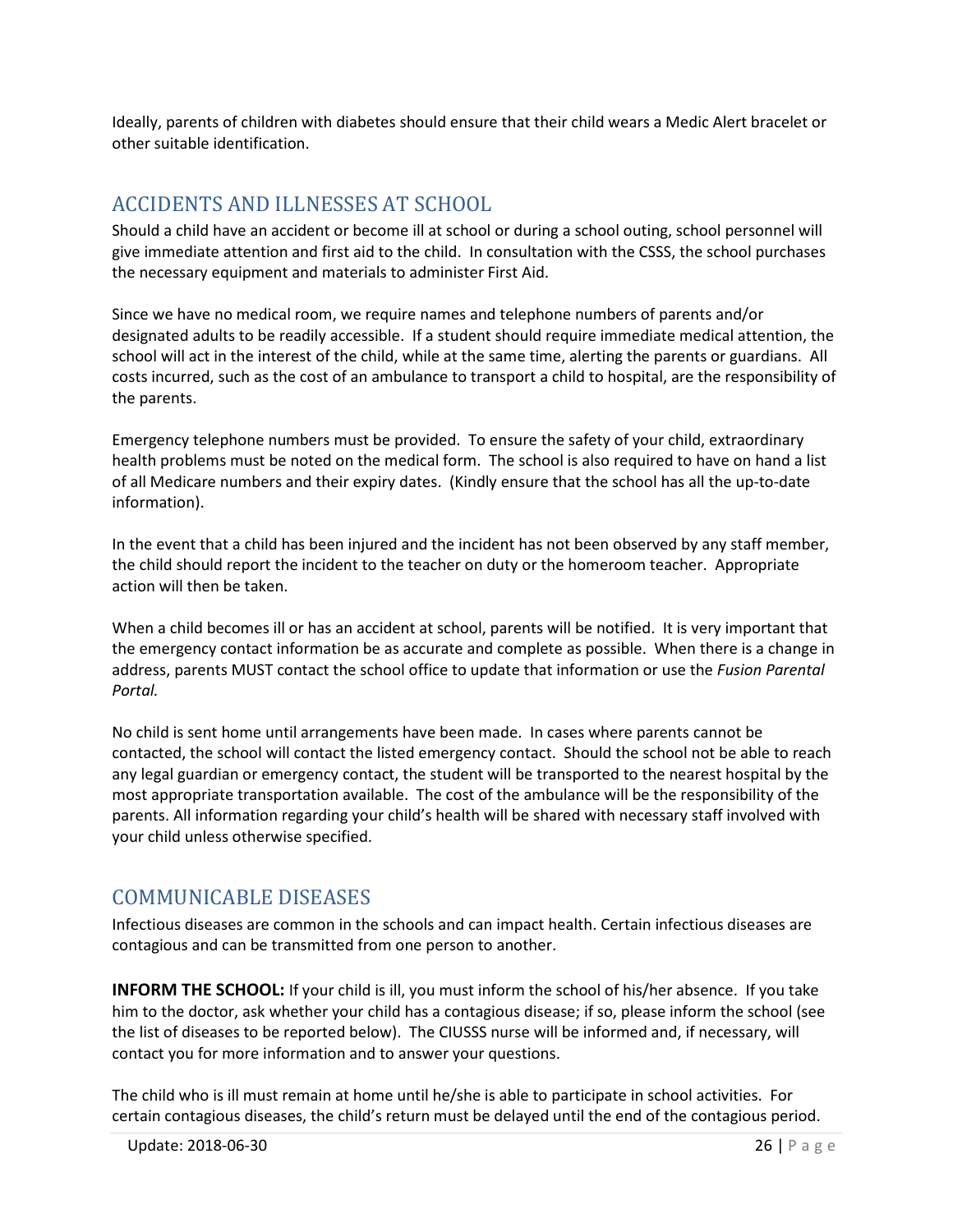If your child has a special medical condition such as immunosuppression, please ask your doctor which contagious diseases are dangerous for him and advise the school administration. The CIUSSS nurse will be informed and will let you know if a case is reported in the school.

## *List of Diseases to Report to the School*

| Whooping cough                       | Measles                                    |
|--------------------------------------|--------------------------------------------|
| Diphtheria                           | <b>Mumps</b>                               |
| Erythema Infectiosum (fifth disease) | Rubella                                    |
| <b>Scabies</b>                       | Scarlet fever or Streptococcal sore throat |
| Gastroenteritis or food poisoning    | MRSA infection (methicillin-resistant      |
| <b>Hepatitis A</b>                   | Staphylococcus aureus infection)           |
| Impetigo                             | Tinea Capitis (ringworm of the scalp)      |
| Meningitis                           | Tinea Corporis (ringworm of the body)      |
| Pediculosis (head lice)              | <b>Tuberculosis</b>                        |
| Varicella (chickenpox)               | Herpes zoster                              |

# LIFE THREATENING ALLERGIES REQUIRING AUTO-INJECTORS

At the beginning of each school year, please inform the school in writing if your child suffers from severe allergies, along with your emergency information contact numbers. During the school year, any change in the student's allergens must also be communicated to the school. Please notify the school, in writing, of any specific procedures required to ensure the safety of your child.

The request to administer emergency epinephrine by injection for a potentially life-threatening allergy shall be made on the Request and Authorization for Distribution of Medication Form (Addendum B). Additionally, the Emergency Contact Form for a Child at Risk for Anaphylactic Shock (Addendum E) must also be filled. Additionally, if the child takes the school bus, the parents must advise the school bus driver of the student's allergies by signing the specific form intended for this purpose (Addendum F). These forms are available at the main office.

The student is expected to carry their emergency medication on his/her person at all times, unless other arrangements have been made with the school. Ideally, parents of children with severe allergies should ensure that their child wears a Medic Alert bracelet or other suitable identification.

In the event that the auto-injector is given or self-administered, an ambulance will be called immediately to transport the student to the hospital. The cost of the ambulance will be covered by the student or his parents in case of a minor. In the event of a mild reaction where an auto injector is not required, parents must arrange for the pickup of their child. **As epinephrine remains the first line treatment for anaphylaxis, the use of antihistamine medications such as Benadryl is not recommended in the school setting.** 

Staff members and students are educated about life-threatening allergies. All staff members, including lunch and daycare supervisors, receive training and refresher courses in allergies and epinephrine auto injector administration.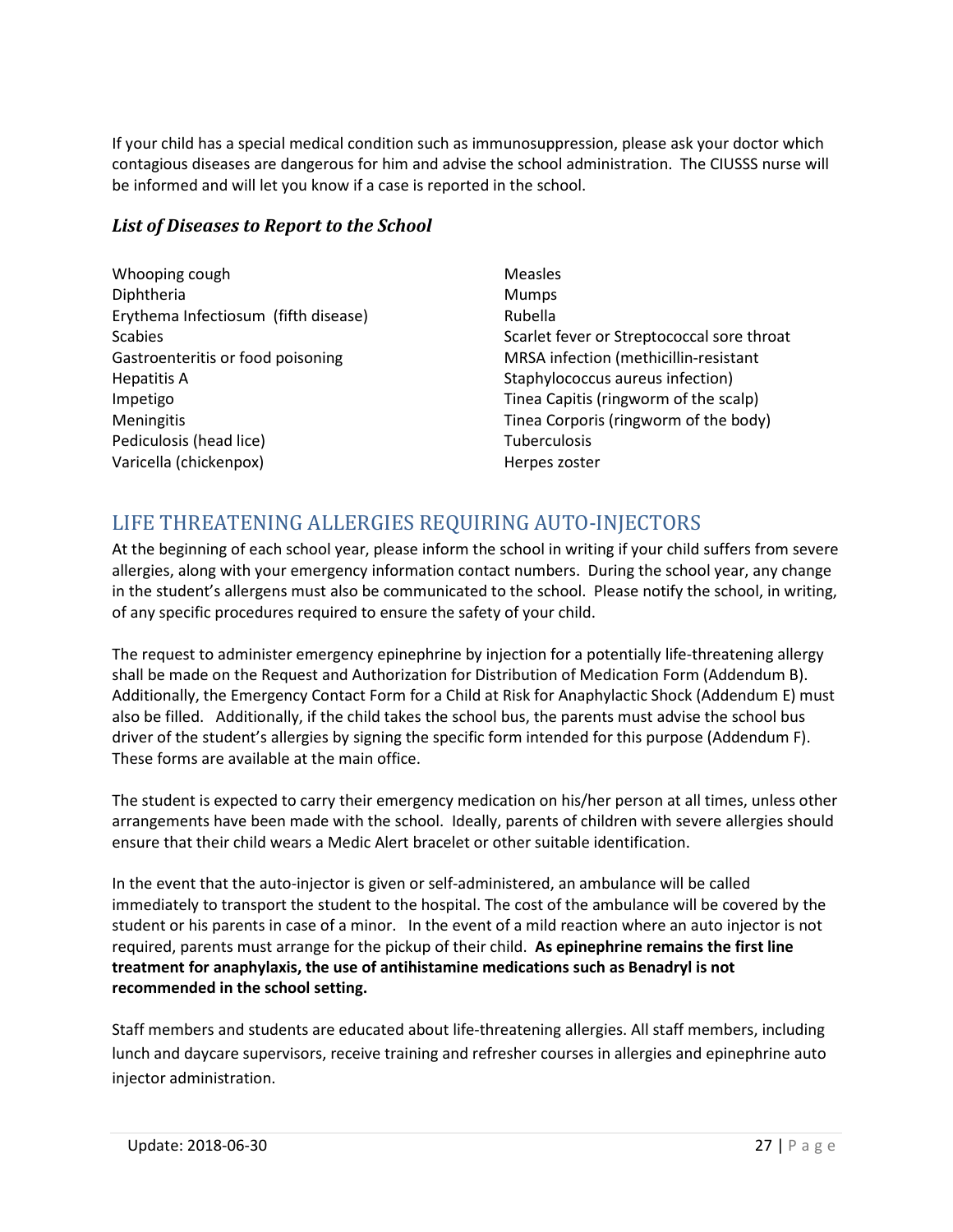Sherbrooke Academy Junior has been designated as a nut-safe environment. Amongst our student population, we have several children who have life threatening nut allergies. Even trace amounts of these allergens could result in a life threatening reaction for these students. It is for this reason that we ask you not send peanut butter or peanuts to school in any form. Please respect these rules even when packing field trip lunches and daycare snacks.

For the safety of everyone, sharing of food is prohibited throughout the school. Students are not permitted to bring in food to celebrate their birthdays.

Thank you for your cooperation in making Sherbrooke Academy Junior a safe and caring place for everyone.

# HEAD LICE

Head lice have been around for a long time and they are not about to disappear any time soon. They are not dangerous, although they can be quite annoying. Prevention and control of head lice is another important part of the back-to-school routine.

## *Checking for Head Lice*

Regularly checking your child's head for lice is important to help you recognize and begin treating an infestation early, in order to limit the spread in your home and school. Use of a nit comb, (a comb which is designed to remove head lice and available at very low cost at pharmacies), a good light, a magnifying glass, and checking while the hair is wet, are all good strategies.

At times, it may be necessary for school personnel to check for head lice. This is done with respect and in confidence. Positive results will be communicated immediately. If you are not in agreement that school personnel check your child for head lice, please advise the school in writing.

## *Head Lice Notification*

During the school year, you may receive letters informing you that another student has head lice. Please follow the recommendations in these letters in order to prevent further spread.

The cooperation of parents is crucial in preventing and controlling head lice.

## *Lice Pamphlet*

For information containing practical tips and information on head lice, including treatment procedures, please consult the following website in order in order to access the pamphlet, Lice... Lice... Lice... All there is to know about head lice. www.publications.msss.gouv.qc.ca/msss/fichiers/2016/16-276-01A.pdf

# SCHOOL NURSE

The school is assigned a nurse from the local CIUSS. The nurse works in collaboration with school personnel in order to meet the health needs of children. The school nurse acts as a consultant to the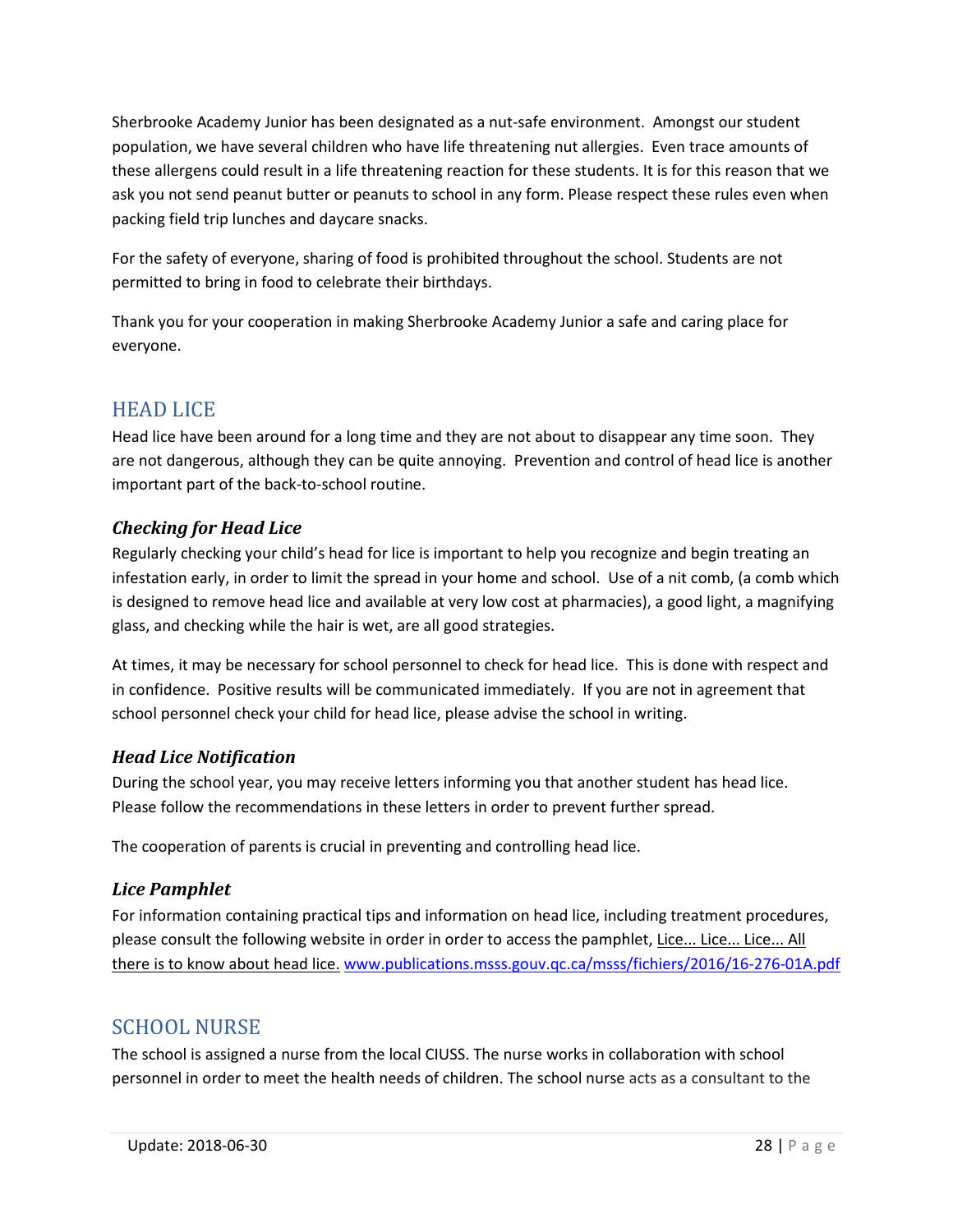school, with regard to the organization of first aid, medication administration, and various medical protocols. The school assumes the responsibility to provide first aid.

The nurse's roles also include the assessment and follow up of children's health status by consultation of the school's emergency health records. Please complete any questionnaires or follow any suggestions given by the nurse, as they concern the health of your child.

Through education and intervention, students are encouraged to assume responsibility for their health and well-being.

# HEALTHY FOOD POLICY

The Food and Nutrition Policy states: "All partners should model healthy lifestyles when on school grounds. Parents are encouraged to provide their children with a healthy breakfast before school and to send nutritious foods to school as snacks, lunches or for special events."

Eating habits are formed in the home at a young age. We encourage you to reinforce what your child learns at school with healthy eating practices at home. Keep in mind that whenever possible, you should avoid associating food with a reward system.

To support our healthy food policy and ensure the safety of our children with allergies, we cannot allow families to send in food or treats for a whole class to share in honour of a child's birthday or a special holiday. As you may know, we already discourage children from sharing their lunch food, as some of our students have life-threatening allergies to a variety of foods such as dairy products and nuts. Parents of these children have asked us to attend to their children's safety by ensuring they only eat the foods they bring from home. We also have students who have dietary restrictions because of other medical, religious or cultural reasons. Although everyone appreciates the gesture of families who wish to share a special treat, out of respect for the health and welfare of our school community, the sharing of all foods within our school is prohibited. Thank you for your usual cooperation in helping us ensure that Sherbrooke Academy Junior is a safe, healthy and inclusive school.

In the event of a teacher planned class activity, which involves food, parents will be informed by the teacher well in advance of the event (sampling vegetables and fruits, medieval feast…) and let parents know of the healthy foods that will be served. Teachers will provide specific instructions to parents should the teacher be asking parents to send in healthy snacks (e.g. vegetables with dip, cut-up fresh fruit, etc.).

# PHYSICAL EDUCATION, WEATHER AND RECESS REQUEST

Parents sometimes request that a student stay inside during recess time or not participate in physical education. However, a child well enough to attend school should be well enough to participate fully in all school activities, including outside play or physical education. Requests to remain inside for recess or not participate in physical education must be accompanied by a doctor's note.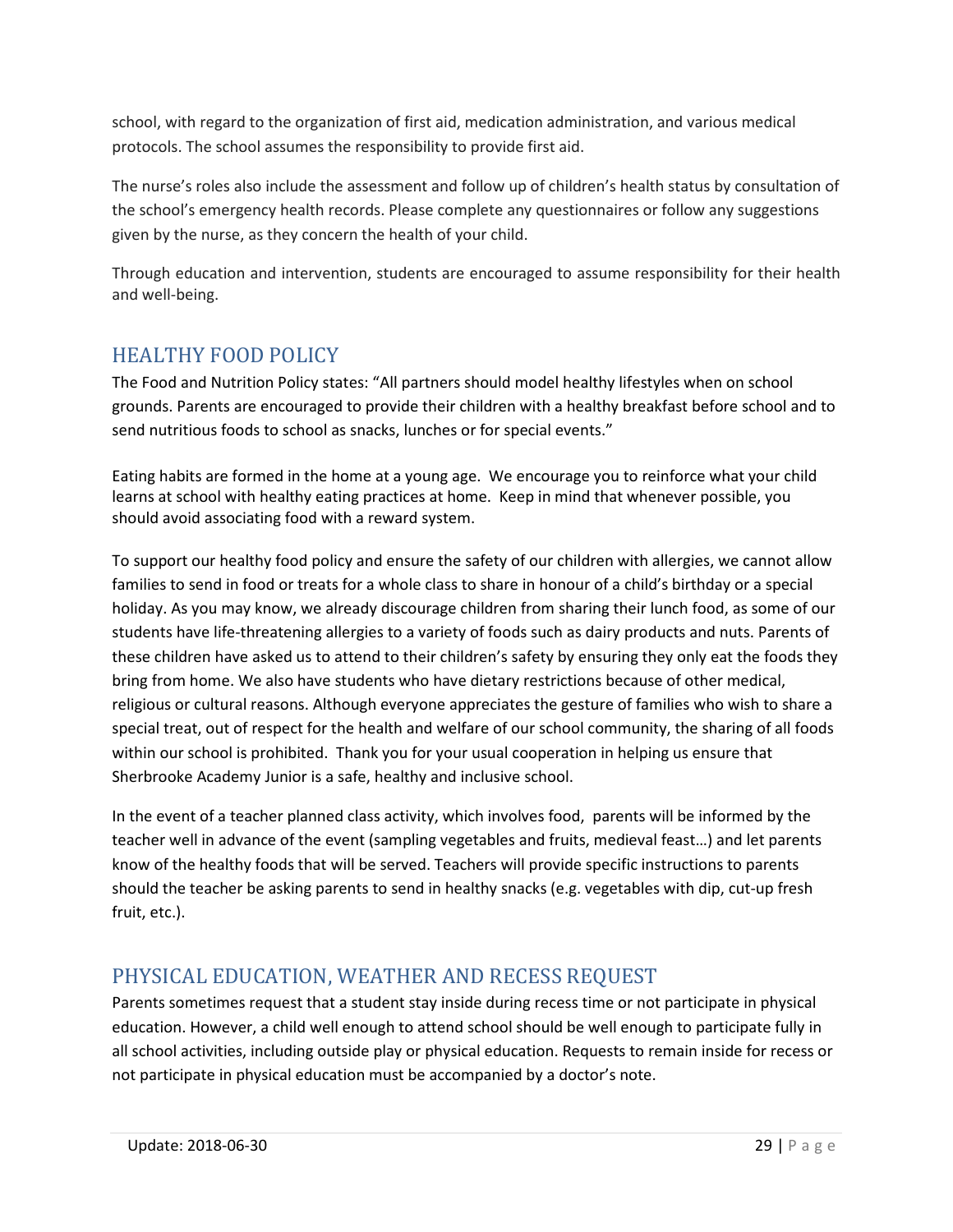During cold weather the following guideline is recommended, but not limited, to reduce amount of time children (grade 8 and under) spend outdoors when the temperature is –20 degrees Celsius or colder, with or without the wind chill. Keep children indoors when the temperature is -25 degrees Celsius or colder, with or without wind chill. (Source*: Environment Canada*)

#### http://www.thestar.com/life/parent/2011/01/21/how\_cold\_is\_too\_cold\_for\_recess.html http://www.huffingtonpost.ca/2016/01/14/school-recess-cold-weather\_n\_8972136.html

This said, we must also consider wind chill. Wind chill is the human perception of temperature created by the combination of the actual temperature and the additional heat loss from exposed skin caused by the wind. This is how cold it "feels" outside (the apparent temperature). The higher the wind speed and the lower the temperature, the greater the wind chill effect. If the actual air temperature is 40°F and the wind speed is 10 miles per hour (mph), the apparent temperature is 34°F; at 30°F with a 10-mph wind speed, the apparent temperature is 21°F. To learn more about wind chill hazards:

http://www.ec.gc.ca/meteo-weather/default.asp?lang=En&n=5FBF816A-1#X-2015011511225016

During winter, not only is the weather and wind chill factor important to consider, but also the condition of the school yard. Rapid change in weather causes black ice and at times wet snow – and yes even puddles. We have had several student and staff falling and injuring themselves due to this.

Whenever a decision is made for indoor recess versus outdoor recess, it is taken with great care and with the safety and security of all students and staff in mind. During indoor recess teachers have access to several software programs that can keep students active in class, one is *Go Noodle* https://www.gonoodle.com/

# MOVIES/VIDEOS/MUSIC SHOWING

**Movies/Videos**: on occasion teachers may show movies/videos that are related to the curriculum or during holiday or end of the school year celebrations. Only G and PG (Disney) rated movies will be shown. If there is a PG movie, other than a PG Disney Movie, to be shown, a letter will be sent home to families with a choice of having their child opt out of viewing the movie.

Music Tracks and Videos are used on a regular basis during physical education and music classes and daycare. Only "clean edited" versions will be used.

# PARENTAL INVOLVEMENT

Many parents are interested in becoming more involved in their child's school through volunteering – in the classroom, on field trips, in the library, on a committee or association such as those outlined below, preparing materials at home, etc. We welcome and encourage parent participation at any level. In the package of forms you received on the first day of school you will find a *Volunteer Form and Judicial Form*. You are invited to complete this form and indicate ways in which you would like to become involved. For more information, please contact your child's homeroom teacher, school office, or the Home and School representatives.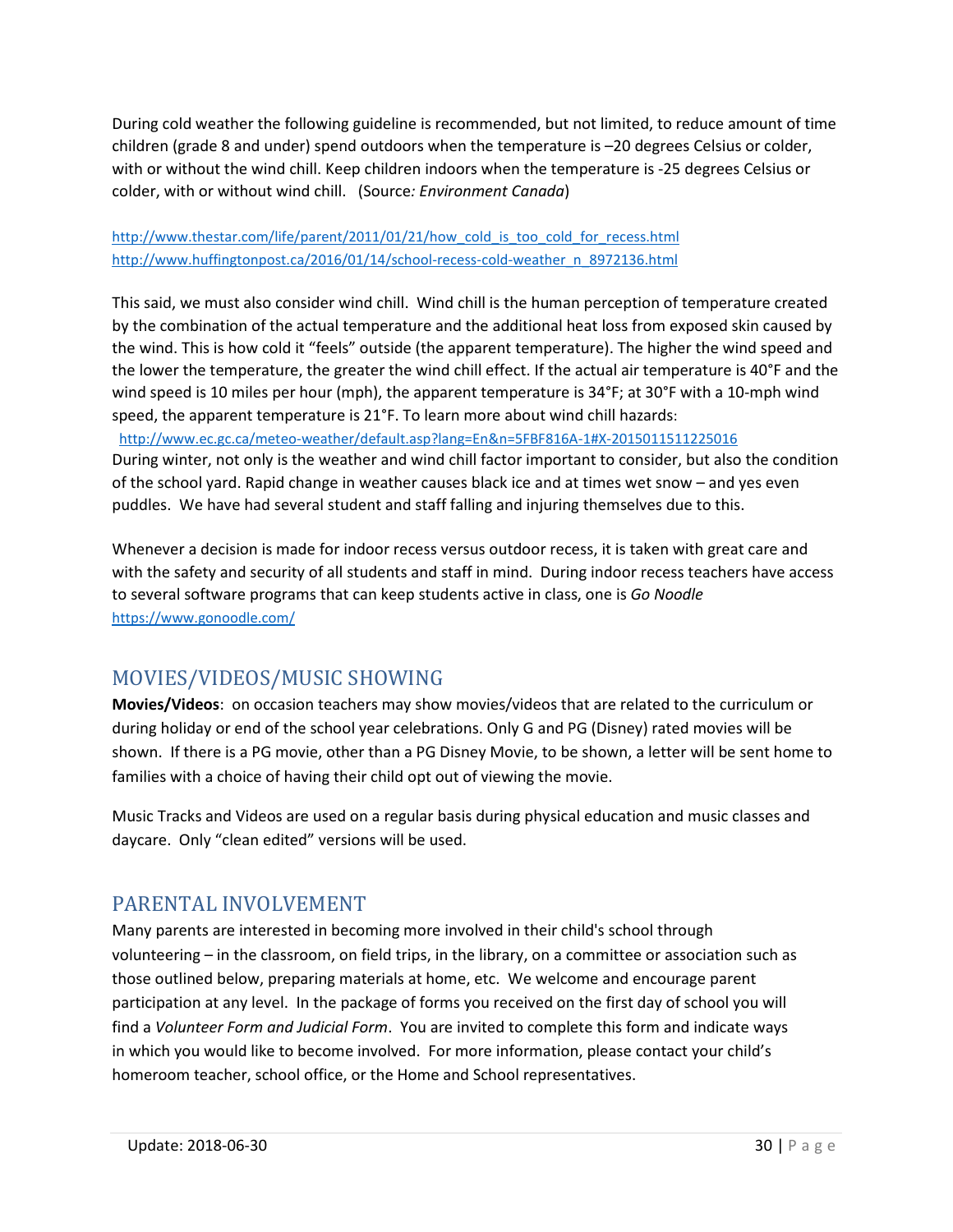## *Council of Commissioners*

This group of elected commissioners hold monthly meetings at the School Board. These meetings are open to the public and provide an opportunity to address questions from the public. The meetings are also podcasted from the School Board's website.

## *Governing Board (GB)*

The operation and mandate of the Governing Board is regulated by the Ministry of Education. A governing board is a representative body established in each school according to section 42 of the Education Act. It is composed of parents, teachers, representatives of both the non-teaching professionals and support staff, daycare technician, and community representatives, who work in partnership to ensure that all students receive the best possible learning opportunities. The school principal attends governing board meetings, but is not a member and is not entitled to vote. The governing board exists to govern the school, not administer the daily operations of the school. The latter is the responsibility of the principal. The powers and functions of the governing board impart responsibilities and decisional authority in general matters of school governance, as well as, matters such as educational services, community services, and material and financial resources. Topics that are discussed, but not limited to are: school facility rentals, consultation to the school board on various topics, School Budget, Daycare Budget, Safety Initiative Priorities, Capital Projects Requested for Funding, Selection Criteria for Principal, Consumable Fees, Subject Time Allocation, Field Trips, Fundraising.

#### *Parents Committee*

This committee formed of parent representatives elected by each school within the School Board holds regularly scheduled meetings that the School Board. These meetings are open to the public and provide an opportunity to address questions from the public. The Committee's major role consists in representing the parents; interests within the school board and can be called upon to advise the school board on various issues related to its mandate school. In addition, the Parents' Committee appoints 2 of its members to the Council of Commissioners.

#### *Parent Users of Daycare Committee*

Parents whose children attend daycare can participate in this committee. The PUDC is formed by the Governing Board by request of at least 3 parents using the daycare services. This committee is chaired by the daycare technician. It is an advisory committee, providing a forum for consultations and feedback. The PUDC transmits suggestions and recommendations to the principal or the Governing Board, it is a liaison for all parents who use the Daycare service. It focuses on the quality of Daycare services and may make recommendations in respect to the rules of operations, special projects, needed changes or any other aspect of the Daycare. It also may contribute to the development of innovative projects. It will write a year-end-report, and after being reviewed by the principal and the Governing Board, the report will be sent to all parent users.

## *Parent Participation Organization (PPO)*

The PPO is an advisory committee which focusses on educational issues that foster student success. It is to promote participation of the parents in the development, implementation, and periodical evaluation of the school's educational project. The PPO works in collaboration with teachers and the principal. The PPO also fundraises to support the school.